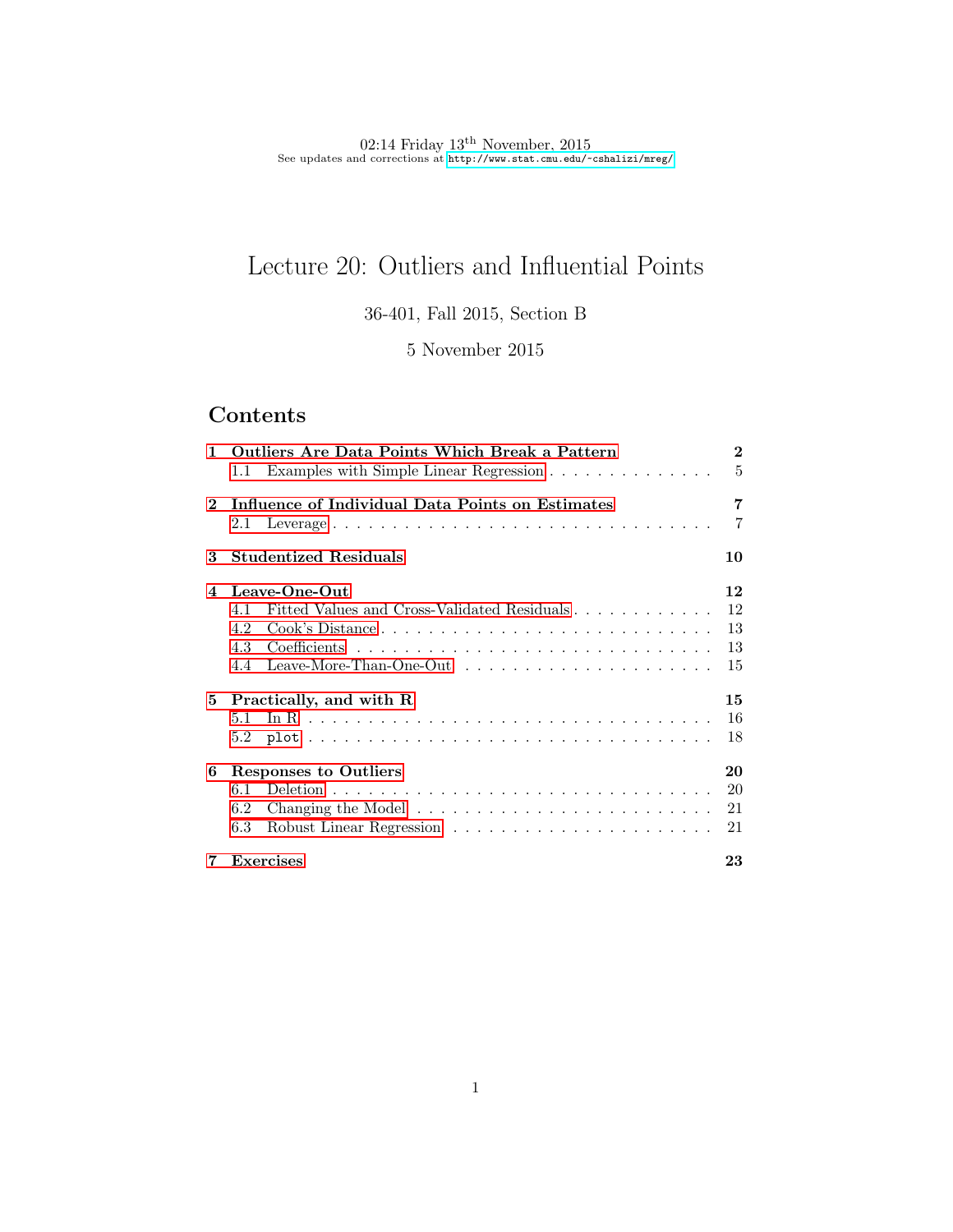An outlier is a data point which is very far, somehow, from the rest of the data. They are often worrisome, but not always a problem. When we are doing regression modeling, in fact, we don't really care about whether some data point is far from the rest of the data, but whether it breaks a pattern the rest of the data seems to follow. Here, we'll first try to build some intuition for when outliers cause trouble in linear regression models. Then we'll look at some ways of quantifying how much influence particular data points have on the model; consider the strategy of pretending that inconvenient data doesn't exist; and take a brief look at the robust regression strategy, of replacing least squares estimates with others which are less easily influenced.

## <span id="page-1-0"></span>1 Outliers Are Data Points Which Break a Pattern

Consider Figure [1.](#page-2-0) The points marked in red and blue are clearly not like the main cloud of the data points, even though their  $x$  and  $y$  coordinates are quite typical of the data as a whole: the x coordinates of those points aren't related to the y coordinates in the right way, they break a pattern. On the other hand, the point marked in green, while its coordinates are very weird on both axes, does not break that pattern — it was positioned to fall right on the regression line.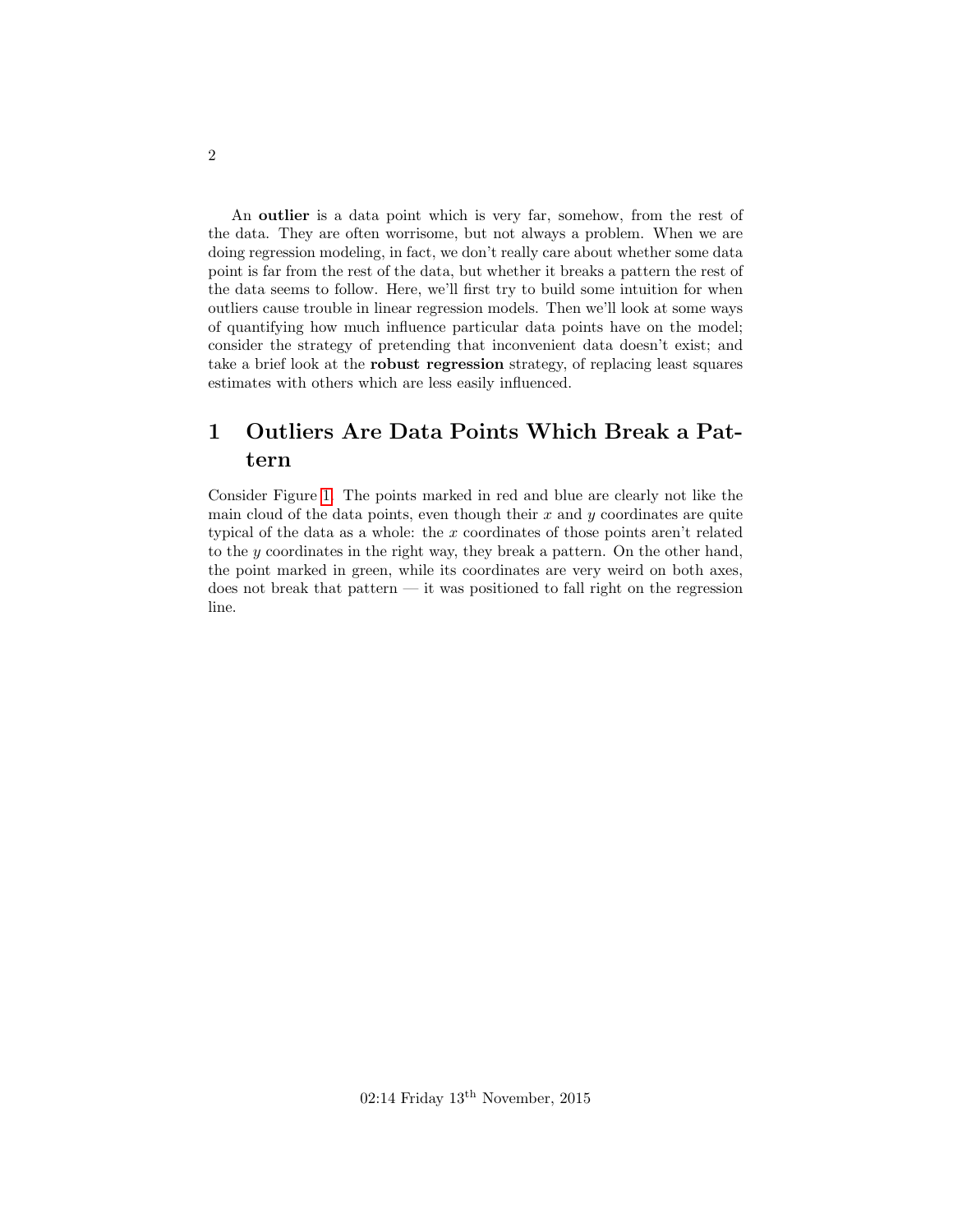<span id="page-2-0"></span>

FIGURE 1: Points marked with a red  $\times$  and a blue triangle are outliers for the regression line through the main cloud of points, even though their x and y coordinates are quite typical of the marginal distributions (see rug plots along axes). The point marked by the green square, while an outlier along both axes, falls right along the regression line. (See the source file online for the figure-making code.)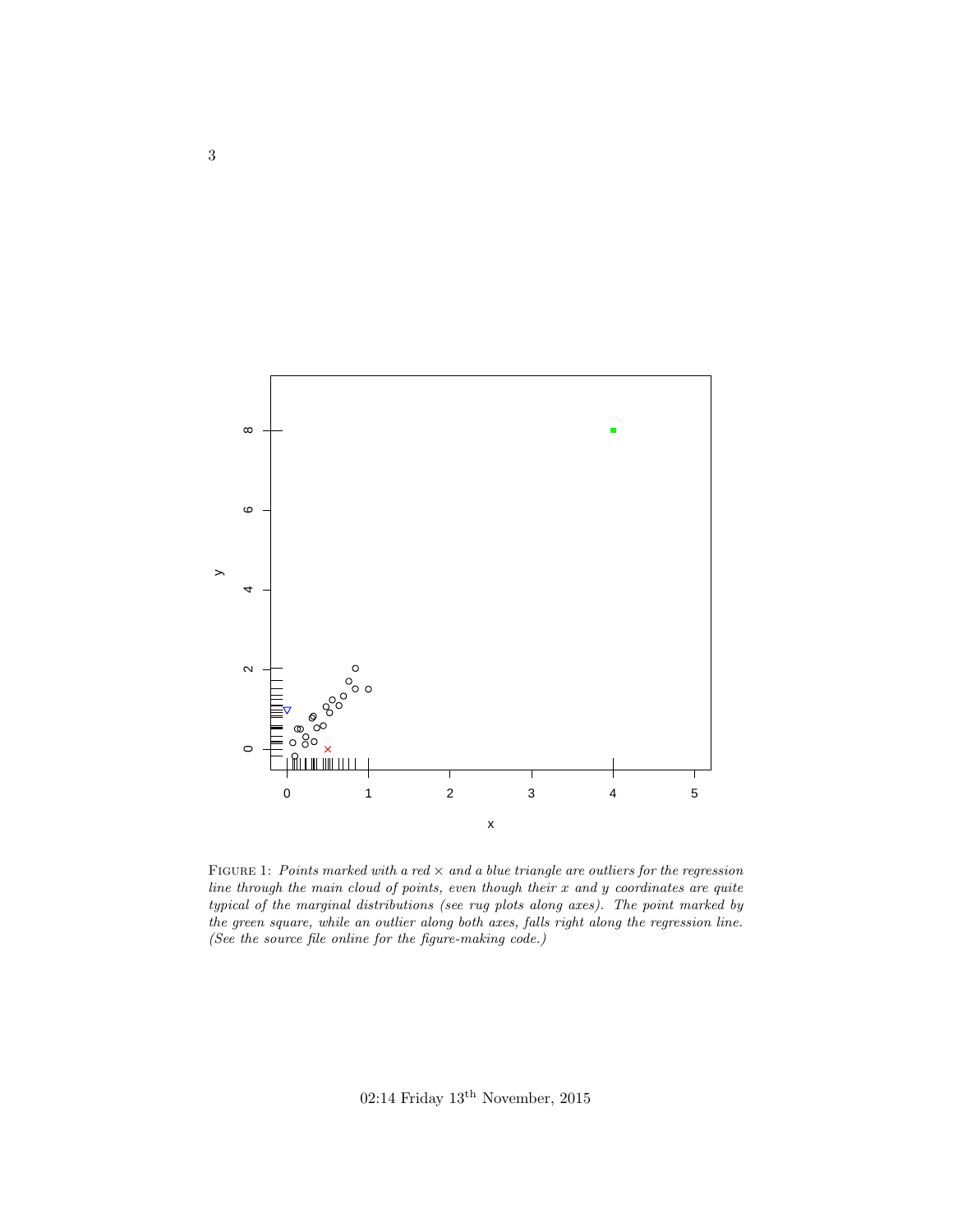<span id="page-3-0"></span>

|                 | (Intercept) | X    |
|-----------------|-------------|------|
| black only      | $-0.0174$   | 1.96 |
| $black + blue$  | $-0.0476$   | 1.93 |
| $black + red$   | 0.1450      | 1.69 |
| $black + green$ | $-0.0359$   | 2.00 |
| all points      | $-0.0108$   | 1.97 |

Table 1: Estimates of the simple regression line from the black points in Figure [1,](#page-2-0) plus re-estimates adding in various outliers.

What affect do these different outliers have on a simple linear model here? Table [1](#page-3-0) shows the estimates we get from using just the black points, from adding only one of the three outlying points to the black points, and from using all the points. As promised, adding the red or blue points shifts the line, while adding the green point changes hardly anything at all.

If we are worried that outliers might be messing up our model, we would like to quantify how much the estimates change if we add or remove individual data points. Fortunately, we can quantify this using only quantities we estimated on the complete data, especially the hat matrix.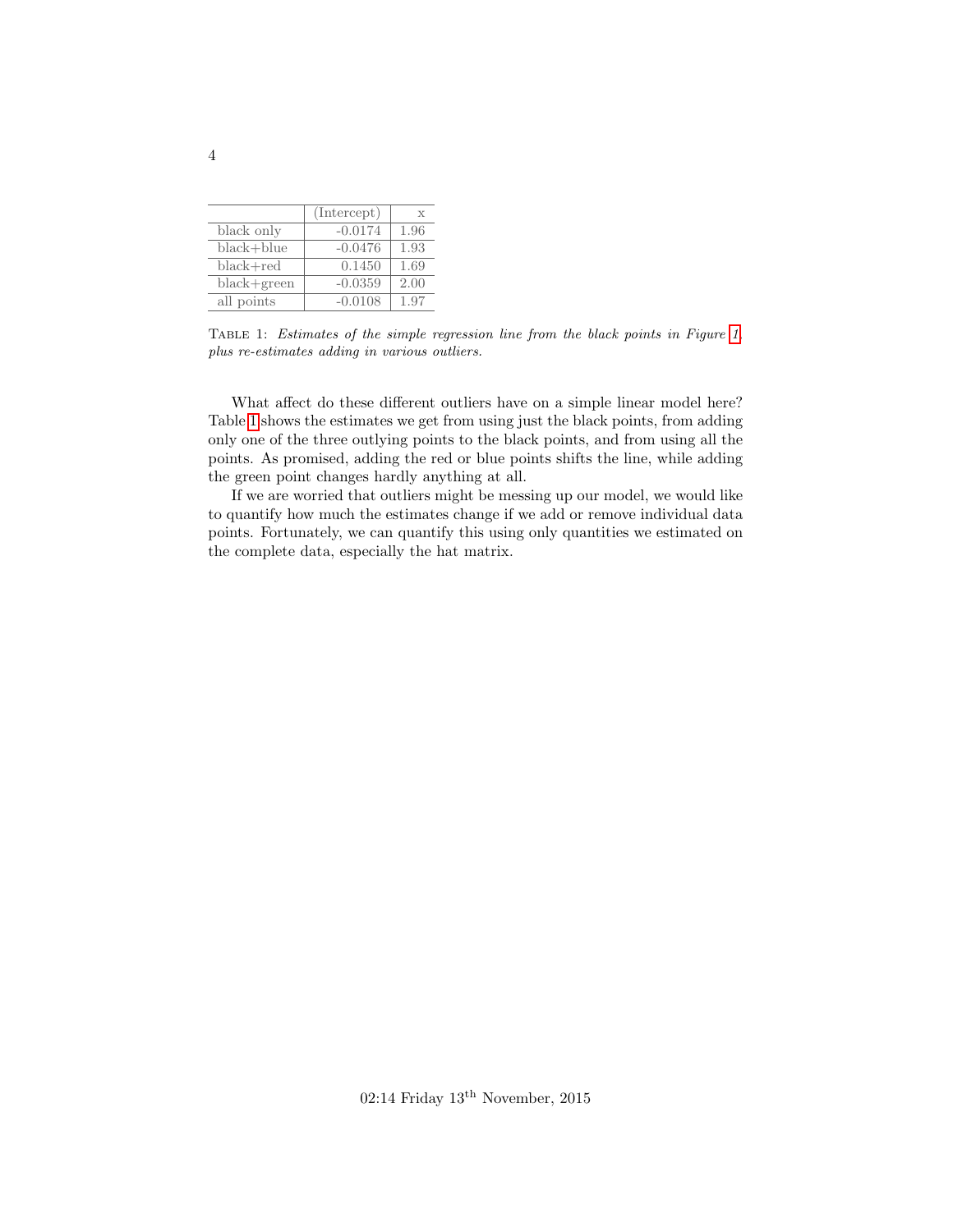### <span id="page-4-0"></span>1.1 Examples with Simple Linear Regression

To further build intuition, let's think about what happens with simple linear regression for a moment; that is, our model is

$$
Y = \beta_0 + \beta_1 X + \epsilon \tag{1}
$$

with a single real-valued predictor variable  $X$ . When we estimate the coefficients by least squares, we know that

$$
\hat{\beta}_0 = \overline{y} - \hat{\beta}_1 \overline{x} \tag{2}
$$

Let us turn this around. The fitted value at  $X = \overline{x}$  is

$$
\hat{\beta}_0 + \hat{\beta}_1 \overline{x} = \overline{y} \tag{3}
$$

Suppose we had a data point, say the *i*<sup>th</sup> point, where  $X = \overline{x}$ . Then the actual value of  $y_i$  almost wouldn't matter for the fitted value there — the regression line has to go through  $\bar{y}$  at  $\bar{x}$ , never mind whether  $y_i$  there is close to  $\bar{y}$  or far away. If  $x_i = \overline{x}$ , we say that  $y_i$  has little *leverage* over  $\hat{m}_i$ , or little *influence* on  $\hat{m}_i$ . It has some influence, because  $y_i$  is part of what we average to get  $\bar{y}$ , but that's not a lot of influence.

Again, with simple linear regression, we know that

$$
\hat{\beta}_1 = \frac{c_{XY}}{s_X^2} \tag{4}
$$

the ratio between the sample covariance of  $X$  and  $Y$  and the sample variance of X. How does  $y_i$  show up in this? It's

$$
\hat{\beta}_1 = \frac{n^{-1} \sum_{i=1}^n (x_i - \overline{x})(y_i - \overline{y})}{s_X^2}
$$
\n(5)

Notice that when  $x_i = \overline{x}$ ,  $y_i$  doesn't actually matter at all to the slope. If  $x_i$  is far from  $\overline{x}$ , then  $y_i - \overline{y}$  will contribute to the slope, and its contribution will get bigger (whether positive or negative) as  $x_i - \overline{x}$  grows.  $y_i$  will also make a big contribution to the slope when  $y_i - \overline{y}$  is big (unless, again,  $x_i = \overline{x}$ ).

Let's write a general formula for the predicted value, at an arbitrary point  $X = x$ .

$$
\hat{m}(x) = \hat{\beta}_0 + \hat{\beta}_1 x \tag{6}
$$

$$
= \overline{y} - \hat{\beta}_1 \overline{x} + \hat{\beta}_1 x \tag{7}
$$

$$
= \overline{y} + \hat{\beta}_1(x - \overline{x}) \tag{8}
$$

$$
= \overline{y} + \frac{1}{n} \frac{\sum_{i=1}^{n} (x_i - \overline{x})(y_i - \overline{y})}{s_X^2} (x - \overline{x}) \tag{9}
$$

So, in words:

• The predicted value is always a weighted average of all the  $y_i$ .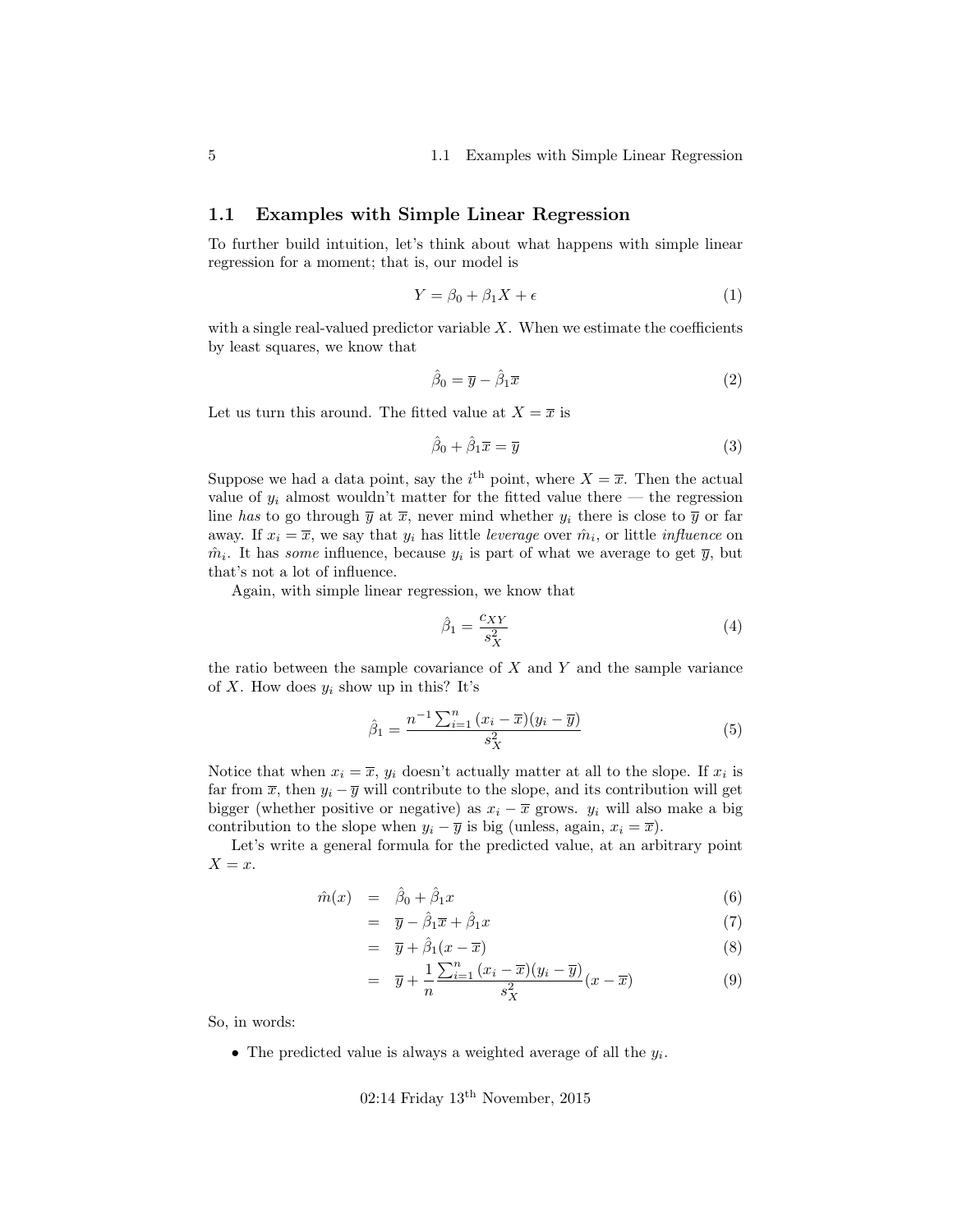- As  $x_i$  moves away from  $\overline{x}$ ,  $y_i$  gets more weight (possibly a large negative weight). When  $x_i = \overline{x}$ ,  $y_i$  only matters because it contributes to the global mean  $\overline{y}$ .
- The weights on all data points increase in magnitude when the point  $x$ where we're trying to predict is far from  $\overline{x}$ . If  $x = \overline{x}$ , only  $\overline{y}$  matters.

All of this is still true of the fitted values at the original data points:

- If  $x_i$  is at  $\overline{x}$ ,  $y_i$  only matters for the fit because it contributes to  $\overline{y}$ .
- As  $x_i$  moves away from  $\overline{x}$ , in either direction, it makes a bigger contribution to *all* the fitted values.

Why is this happening? We get the coefficient estimates by minimizing the mean squared error, and the MSE treats all data points equally:

$$
\frac{1}{n}\sum_{i=1}^{n}(y_i - \hat{m}(x_i))^2
$$
\n(10)

But we're not just using any old function  $\hat{m}(x)$ ; we're using a linear function. This has only two parameters, so we can't change the predicted value to match each data point — altering the parameters to bring  $\hat{m}(x_i)$  closer to  $y_i$  might actually increase the error elsewhere. By minimizing the over-all MSE with a linear function, we get two constraints,

$$
\overline{y} = \hat{\beta}_0 + \hat{\beta}_1 \overline{x} \tag{11}
$$

and

$$
\sum_{i} e_i (x_i - \overline{x}) = 0 \tag{12}
$$

The first of these makes the regression line insensitive to  $y_i$  values when  $x_i$  is close to  $\bar{x}$ . The second makes the regression line very sensitive to residuals when  $x_i - \overline{x}$  is big — when  $x_i - \overline{x}$  is large, a big residual ( $e_i$  far from 0) is harder to balance out than if  $x_i - \overline{x}$  were smaller.

So, let's sum this up.

- Least squares estimation tries to bring all the predicted values closer to  $y_i$ , but it can't match each data point at once, because the fitted values are all functions of the same coefficients.
- If  $x_i$  is close to  $\overline{x}$ ,  $y_i$  makes little difference to the coefficients or fitted values — they're pinned down by needing to go through the mean of the data.
- As  $x_i$  moves away from  $\overline{x}$ ,  $y_i \overline{y}$  makes a bigger and bigger impact on both the coefficients and on the fitted values.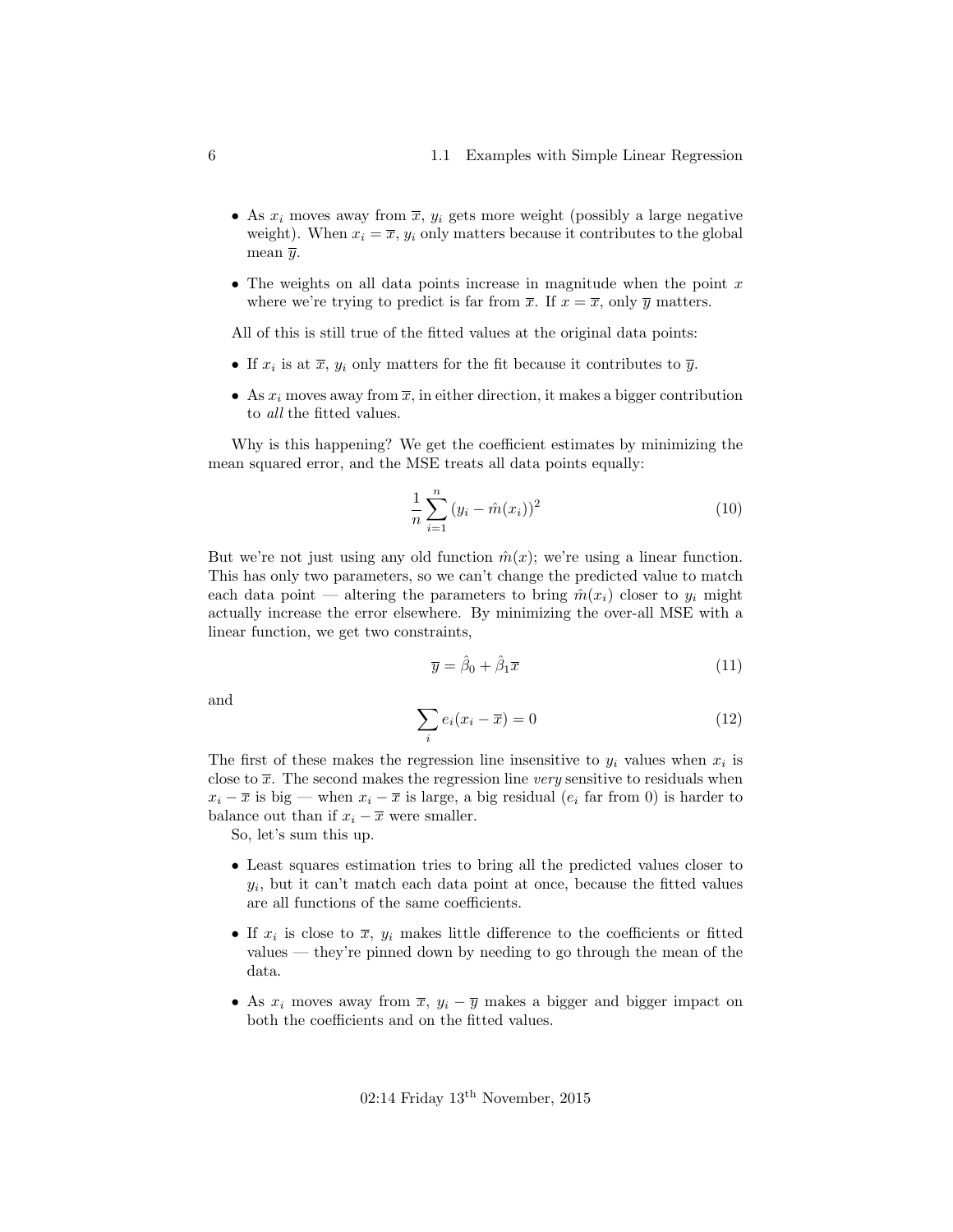If we worry that some point isn't falling on the same regression line as the others, we're really worrying that including it will throw off our estimate of the line. This is going to be a concern when  $x_i$  is far from  $\overline{x}$ , or when the combination of  $x_i-\overline{x}$  and  $y_i-\overline{y}$  makes that point has a disproportionate impact on the estimates. We should also be worried if the residual values are too big, but when asking what's "too big", we need to take into account the fact that the model will try harder to fit some points than others. A big residual at a point of high leverage is more of a red flag than an equal-sized residual at point with little influence.

All of this will carry over to multiple regression models, but with more algebra to keep track of the different dimensions.

## <span id="page-6-0"></span>2 Influence of Individual Data Points on Estimates

Recall that our least-squares coefficient estimator is

$$
\widehat{\beta} = (\mathbf{x}^T \mathbf{x})^{-1} \mathbf{x}^T \mathbf{y}
$$
\n(13)

from which we get our fitted values as

$$
\widehat{\mathbf{m}} = \mathbf{x}\widehat{\beta} = \mathbf{x}(\mathbf{x}^T\mathbf{x})^{-1}\mathbf{x}^T\mathbf{y} = \mathbf{H}\mathbf{y}
$$
 (14)

with the hat matrix  $\mathbf{H} \equiv \mathbf{x}(\mathbf{x}^T \mathbf{x})^{-1} \mathbf{x}^T$ . This leads to a very natural sense in which one observation might be more or less influential than another:

$$
\frac{\partial \hat{\beta}_k}{\partial y_i} = \left( (\mathbf{x}^T \mathbf{x})^{-1} \mathbf{x}^T \right)_{ki} \tag{15}
$$

and

$$
\frac{\partial \hat{m}_k}{\partial y_i} = H_{ii} \tag{16}
$$

If  $y_i$  were different, it would change the estimates for all the coefficients and for all the fitted values. The rate at which the  $k^{\text{th}}$  coefficient or fitted value changes is given by the  $ki^{\text{th}}$  entry in these matrices — matrices which, notice, are completely defined by the design matrix x.

#### <span id="page-6-1"></span>2.1 Leverage

 $H_{ii}$  is the influence of  $y_i$  on its own fitted value; it tells us how much of  $\hat{m}_i$  is just  $y_i$ . This turns out to be a key quantity in looking for outliers, so we'll give it a special name, the **leverage**. It is sometimes also written  $h_i$ . Once again, the leverage of the  $i<sup>th</sup>$  data point doesn't depend on  $y<sub>i</sub>$ , only on the design matrix.

Because the general linear regression model doesn't assume anything about the distribution of the predictors, other than that they're not collinear, we can't say definitely that some values of the leverage break model assumptions, or even are very unlikely under the model assumptions. But we can say some things about the leverage.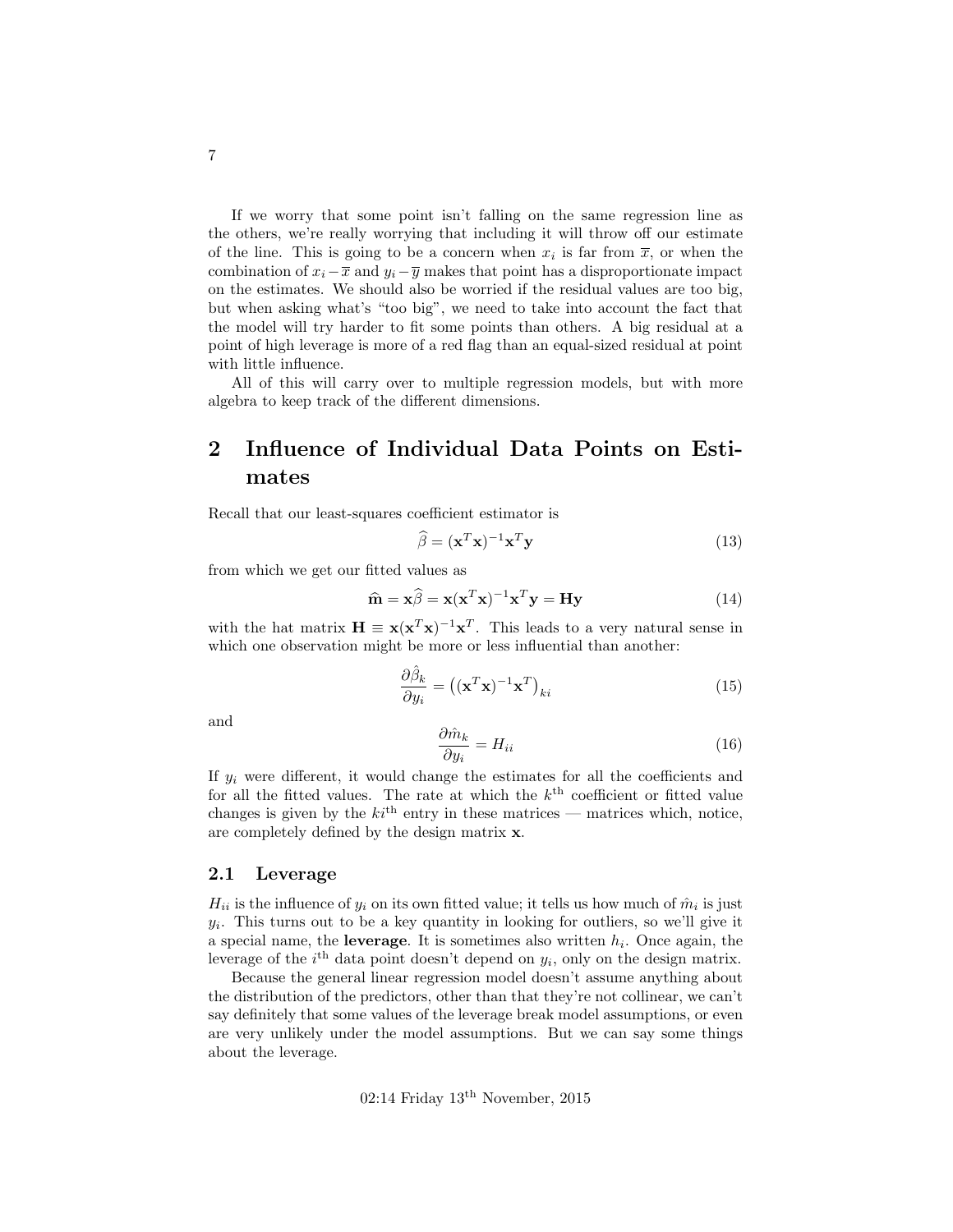Average leverages We showed in the homework that the trace of the hat matrix equals the number of coefficients we estimate:

$$
\operatorname{tr} \mathbf{H} = p + 1 \tag{17}
$$

But the trace of any matrix is the sum of its diagonal entries,

$$
\operatorname{tr} \mathbf{H} = \sum_{i=1}^{n} H_{ii}
$$
 (18)

so the trace of the hat matrix is the sum of each point's leverage. The average leverage is therefore  $\frac{p+1}{n}$ . We don't expect every point to have exactly the same leverage, but if some points have much more than others, the regression function is going to be pulled towards fitting the high-leverage points, and the function will tend to ignore the low-leverage points.

Leverage vs. geometry Let's center all the predictor variables, i.e., subtract off the mean of each predictor variable. Call this new vector of predictor variables Z, with the  $n \times p$  matrix z. This will not change any of the slopes, and will fix the intercept to be  $\bar{y}$ . The fitted values then come from

$$
\hat{m}_i = \overline{y} + \frac{1}{n} (\mathbf{x}_i - \overline{\mathbf{x}}) \text{Var}\left[X\right]^{-1} \mathbf{z}^T \mathbf{y}
$$
\n(19)

This tells us that  $y_i$  will have a lot of leverage if  $(\mathbf{x}_i - \overline{\mathbf{x}}) \text{Var}[X]^{-1} (\mathbf{x}_i - \overline{\mathbf{x}})^T$  is big<sup>[1](#page-7-0)</sup>. If the data point falls exactly at the mean of the predictors,  $y_i$  matters only because it contributes to the over-all mean  $\overline{y}$ . If the data point moves away from the mean of the predictors, not all directions count equally. Remember the eigen-decomposition of  $Var[X]$ :

$$
Var[X] = VUV^T
$$
 (20)

where **V** is the matrix whose columns are the eigenvectors of Var [X],  $V^T$  =  $V^{-1}$ , and U is the diagonal matrix of the eigenvalues of Var [X]. Each eigenvalue gives the variance of the predictors along the direction of the corresponding eigenvector. It follows that

$$
\text{Var}\left[X\right]^{-1} = \mathbf{V}\mathbf{U}^{-1}\mathbf{V} \tag{21}
$$

So if the data point is far from the center of the predictors along a high-variance direction, that doesn't count as much as being equally far along a low-variance direction<sup>[2](#page-7-1)</sup>. Figure [2](#page-8-0) shows a distribution for two predictor variables we're very familiar with, together with the two eigenvectors from the variance matrix, and the corresponding surface of leverages.

<span id="page-7-0"></span><sup>&</sup>lt;sup>1</sup>This sort of thing — take the difference between two vectors, multiply by an inverse variance matrix, and multiply by the difference vector again — is called a Mahalanobis distance. As we will see in a moment, it gives more attention to differences along coordinates where the variance is small, and less attention to differences along coordinates where the variance is high.

<span id="page-7-1"></span><sup>&</sup>lt;sup>2</sup>I have an unfortunate feeling that I said this backwards throughout the afternoon.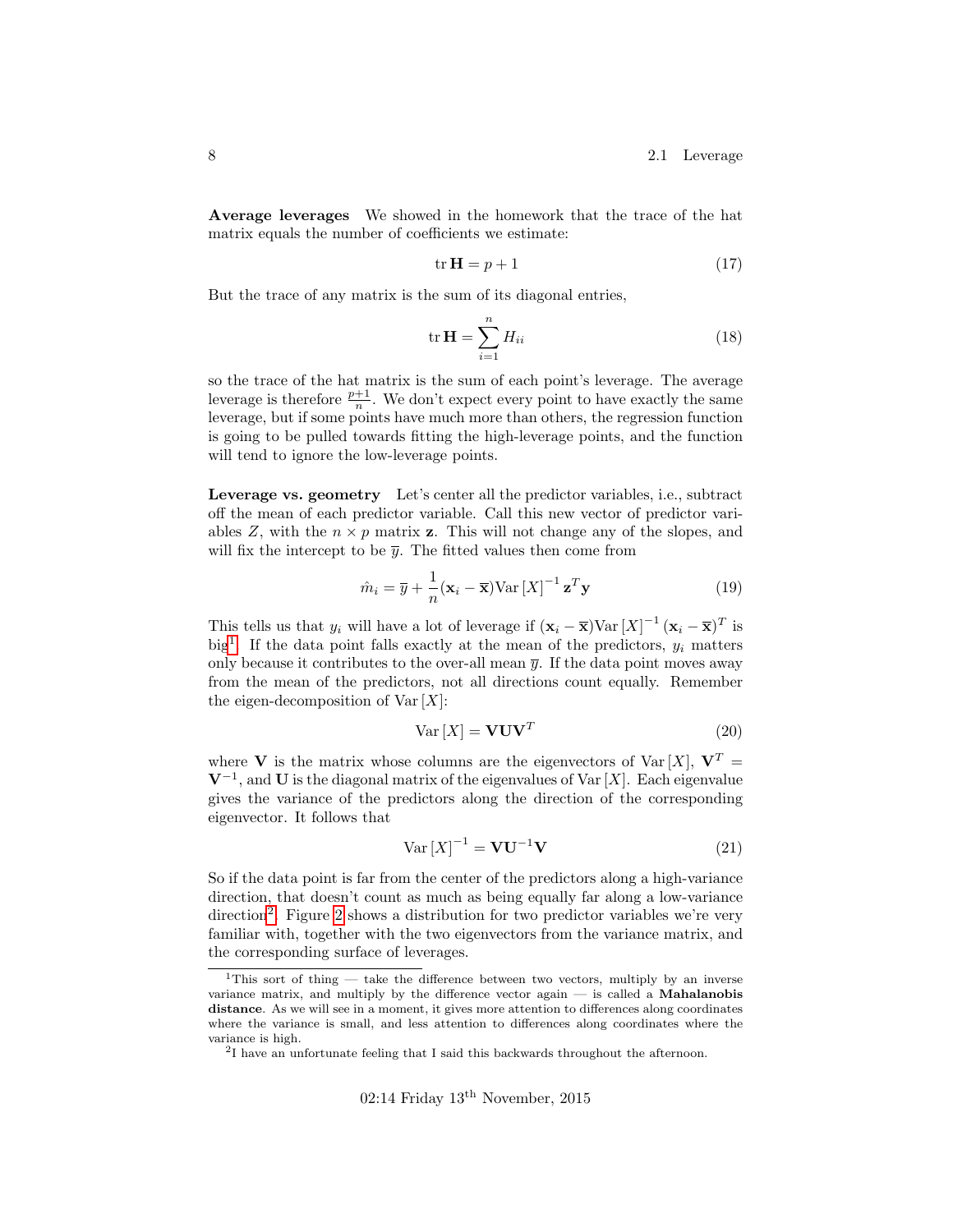<span id="page-8-0"></span>

FIGURE 2: Left: The geographic coordinates of the communities from the mobility data, along with their mean, and arrows marking the eigenvectors of the variancecovariance matrix (lengths scaled by the eigenvalues). Right: leverages for each point  $when \ regressing \ rates \ of \ economic \ mobility \ (or \ anything \ else) \ on \ latitude \ and \ longitude.$ See online for the code.

02:14 Friday  $13^{\rm th}$  November, 2015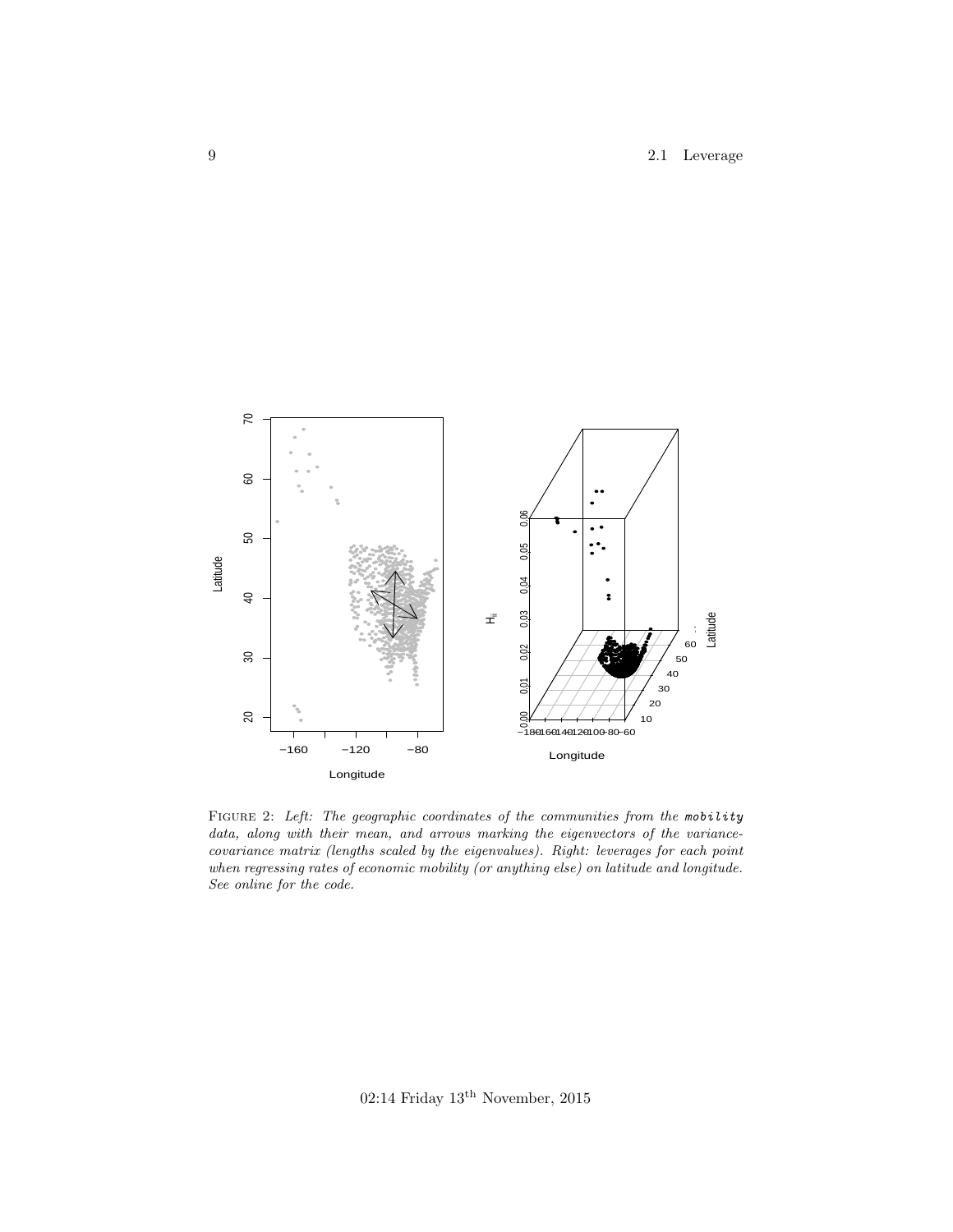You may convince yourself that with one predictor variable, all of this collapses down to just  $1/n + (x_i - \overline{x})^2/n s_X^2$  (Exercise [1\)](#page-22-1). This leads to plots which may be easier to grasp (Figure [3\)](#page-10-0).

One curious feature of the leverage is, and of the hat matrix in general, is that it doesn't care what we are regressing on the predictor variables; it could be economic mobility or sightings of Bigfoot, and the same design matrix will give us the same hat matrix and leverages.

To sum up: The leverage of a data point just depends on the value of the predictors there; it increases as the point moves away from the mean of the predictors. It increases more if the difference is along low-variance coordinates, and less for differences along high-variance coordinates.

## <span id="page-9-0"></span>3 Studentized Residuals

We return once more to the hat matrix, the source of all knowledge.

$$
\hat{\mathbf{m}} = \mathbf{H}\mathbf{y} \tag{22}
$$

The residuals, too, depend only on the hat matrix:

$$
\mathbf{e} = \mathbf{y} - \hat{\mathbf{m}} = (\mathbf{I} - \mathbf{H})\mathbf{y}
$$
 (23)

We know that the residuals vary randomly with the noise, so let's re-write this in terms of the noise (Exercise [2\)](#page-22-2).

$$
\mathbf{e} = (\mathbf{I} - \mathbf{H})\epsilon \tag{24}
$$

Since  $\mathbb{E}[\epsilon] = \mathbf{0}$  and  $\text{Var}[\epsilon] = \sigma^2 \mathbf{I}$ , we have

$$
\mathbb{E}\left[\mathbf{e}\right] = \mathbf{0} \tag{25}
$$

and

$$
Var[e] = \sigma^2 (\mathbf{I} - \mathbf{H})(\mathbf{I} - \mathbf{H})^T = \sigma^2 (\mathbf{I} - \mathbf{H})
$$
\n(26)

If we also assume that the noise is Gaussian, the residuals are Gaussian, with the stated mean and variance.

What does this imply for the residual at the  $i<sup>th</sup>$  data point? It has expectation 0,

$$
\mathbb{E}\left[e_i\right] = 0\tag{27}
$$

and it has a variance which depends on  $i$  through the hat matrix:

$$
\text{Var}\left[e_i\right] = \sigma^2 (\mathbf{I} - \mathbf{H})_{ii} = \sigma^2 (1 - H_{ii}) \tag{28}
$$

In words: the bigger the leverage of  $i$ , the smaller the variance of the residual there. This is yet another sense in which points with high leverage are points which the model tries very hard to fit.

Previously, when we looked at the residuals, we expected them to all be of roughly the same magnitude. This rests on the leverages  $H_{ii}$  being all about the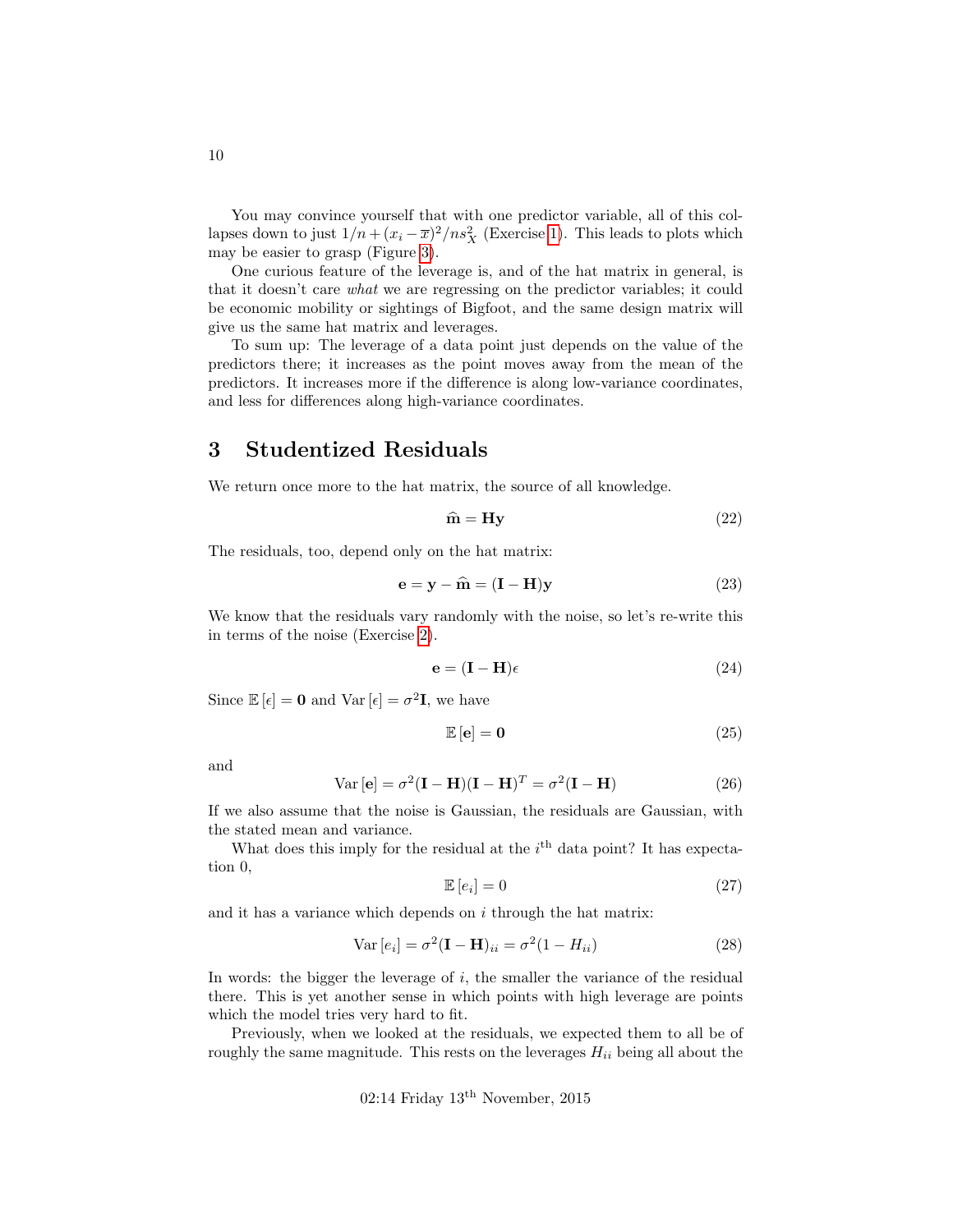<span id="page-10-0"></span>

```
H.mob.lm <- hatvalues(lm(Mobility~Commute,data=mobility))
plot(mobility$Commute, H.mob.lm, ylim=c(0,max(H.mob.lm)),
     xlab="Fraction of workers with short commute",
     ylab=expression(H[ii]))
abline(h=2/nrow(mobility),col="grey")
rug(mobility$Commute,side=1)
```
FIGURE 3: Leverages  $(H_{ii})$  for a simple regression of economic mobility (or anything else) against the fraction of workers with short commutes. The grey line marks the average we'd see if every point was exactly equally influential. Note how leverage increases automatically as Commute moves away from its mean in either direction. (See below for the hatvalues function.

02:14 Friday 13th November, 2015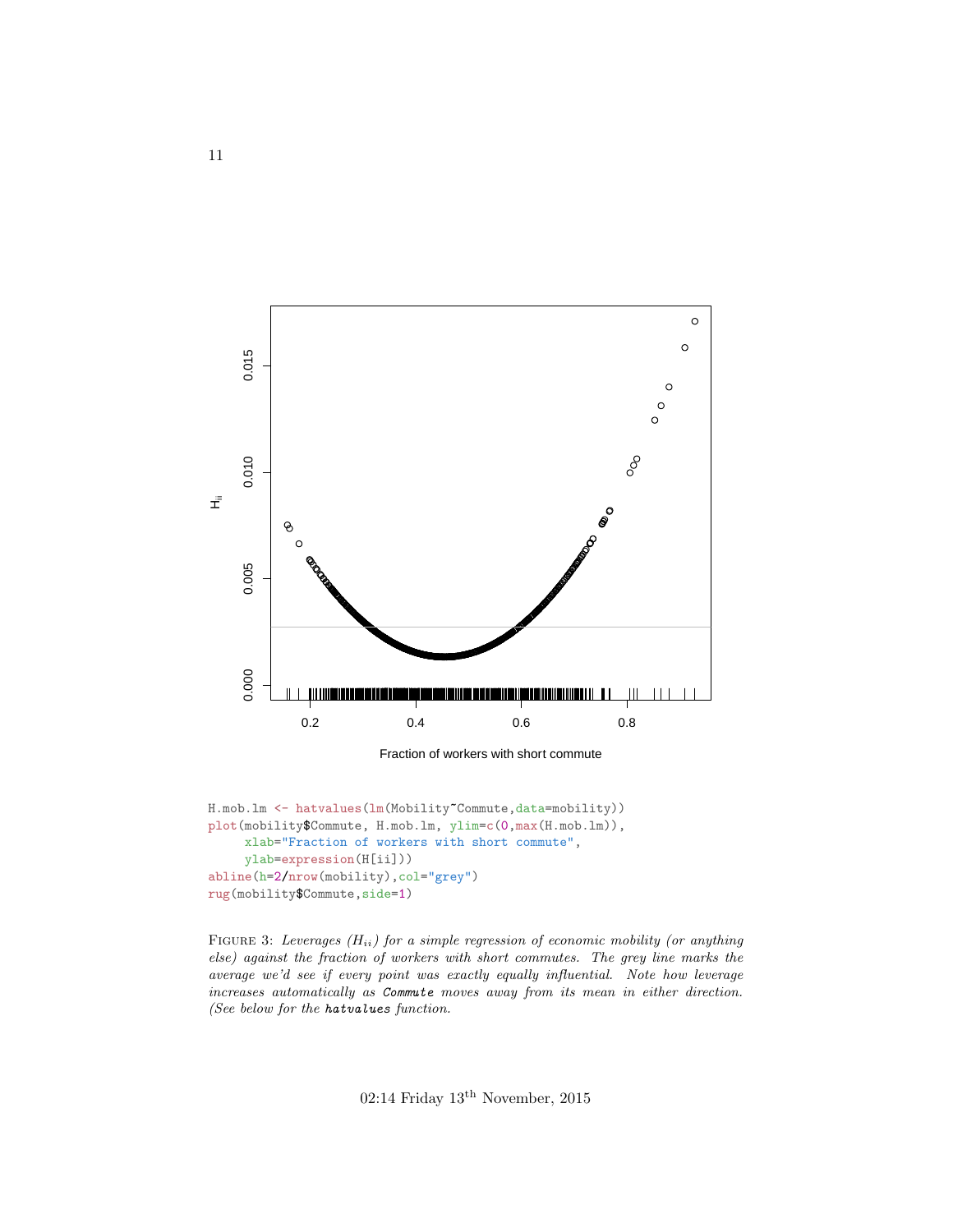same size. If there are substantial variations in leverage across the data points, it's better to scale the residuals by their expected size.

The usual way to do this is through the standardized or studentized residuals

$$
r_i \equiv \frac{e_i}{\hat{\sigma}\sqrt{1 - H_{ii}}}
$$
\n(29)

Why "studentized"? Because we're dividing by an estimate of the standard error, just like in "Student's"  $t$ -test for differences in means<sup>[3](#page-11-2)</sup>

All of the residual plots we've done before can also be done with the studentized residuals. In particular, the studentized residuals should look flat, with constant variance, when plotted against the fitted values or the predictors.

## <span id="page-11-0"></span>4 Leave-One-Out

Suppose we left out the  $i<sup>th</sup>$  data point altogether. How much would that change the model?

#### <span id="page-11-1"></span>4.1 Fitted Values and Cross-Validated Residuals

Let's take the fitted values first. The hat matrix, **H**, is an  $n \times n$  matrix. If we deleted the  $i<sup>th</sup>$  observation when estimating the model, but still asked for a prediction at  $\mathbf{x}_i$ , we'd get a different,  $n \times (n-1)$  matrix, say  $\mathbf{H}^{(-i)}$ . This in turn would lead to a new fitted value:

<span id="page-11-3"></span>
$$
\hat{m}^{(-i)}(\mathbf{x}_i) = \frac{(\mathbf{H}\mathbf{y})_i - \mathbf{H}_{ii} y_i}{1 - \mathbf{H}_{ii}}
$$
\n(30)

Basically, this is saying we can take the old fitted value, and then subtract off the part of it which came from having included the observation  $y_j$  in the first place. Because each row of the hat matrix has to add up to 1 (Exercise [3\)](#page-22-3), we need to include the denominator (Exercise [4\)](#page-23-0).

The leave-one-out residual is the difference between this and  $y_i$ :

$$
e_i^{(-i)} \equiv y_i - \hat{m}^{(-i)}(\mathbf{x}_i)
$$
\n(31)

That is, this is how far off the model's prediction of  $y_i$  would be if it didn't actually get to see  $y_i$  during the estimation, but had to honestly predict it.

Leaving out the data point i would give us an MSE of  $\hat{\sigma}_{(-i)}^2$ , and a little work says that

$$
t_i \equiv \frac{e_i^{(-i)}}{\hat{\sigma}_{(-i)}\sqrt{1 + \mathbf{x}_i^T(\mathbf{x}_{(-i)}^T\mathbf{x}_{(-i)})^{-1}\mathbf{x}_i}} \ t_{n-p-2}
$$
(32)

<span id="page-11-2"></span><sup>&</sup>lt;sup>3</sup>The distribution here is however not quite a *t*-distribution, because, while  $e_i$  has a Gaussian distribution and  $\hat{\sigma}$  is the square root of a  $\chi^2$ -distributed variable,  $e_i$  is actually used in computing  $\hat{\sigma}$ , hence they're not statistically independent. Rather,  $r_i^2/(n-p-1)$  has a  $\beta(\frac{1}{2}, \frac{1}{2}(n-p-2))$  distribution [\(Seber and Lee, 2003,](#page-23-1) p. 267). This gives us studentized residuals which all have the same distribution, and that distribution does approach a Gaussian as  $n \to \infty$  with p fixed.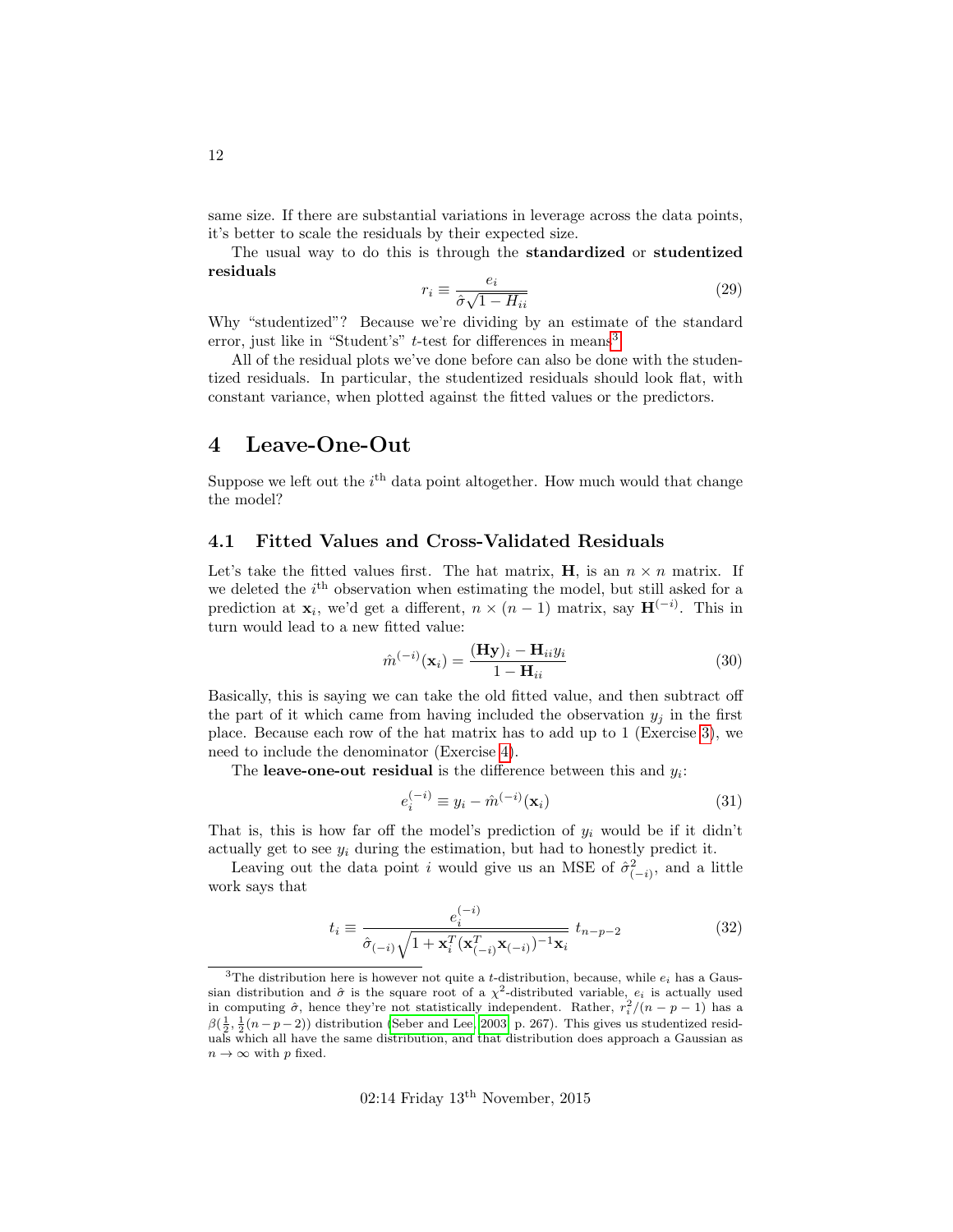(The  $-2$  here is because these predictions are based on only  $n-1$  data points.) These are called the cross-validated, or jackknife, or externally studentized, residuals. (Some people use the name "studentized residuals" only for these, calling the others the "standardized residuals".) Fortunately, we can compute this without having to actually re-run the regression:

$$
t_i = \frac{e_i^{(-i)}}{\hat{\sigma}_{(-i)} \sqrt{1 + \mathbf{x}_i^T (\mathbf{x}_{(-i)}^T \mathbf{x}_{(-i)})^{-1} \mathbf{x}_i}}
$$
(33)

$$
= \frac{e_i}{\hat{\sigma}_{(-i)}\sqrt{1 - H_{ii}}}
$$
\n(34)

$$
= r_i \sqrt{\frac{n-p-2}{n-p-1-r_i^2}}
$$
 (35)

#### <span id="page-12-0"></span>4.2 Cook's Distance

Omitting point  $i$  will generally change all of the fitted values, not just the fitted value at that point. We go from the vector of predictions  $\hat{\mathbf{m}}$  to  $\hat{\mathbf{m}}^{(-i)}$ . How big a change is this? It's natural (by this point!) to use the squared length of the difference vector,

$$
\|\widehat{\mathbf{m}} - \widehat{\mathbf{m}}^{(-i)}\|^2 = (\widehat{\mathbf{m}} - \widehat{\mathbf{m}}^{(-i)})^T (\widehat{\mathbf{m}} - \widehat{\mathbf{m}}^{(-i)})
$$
(36)

To make this more comparable across data sets, it's conventional to divide this by  $(p+1)\hat{\sigma}^2$ , since there are really only  $p+1$  independent coordinates here, each of which might contribute something on the order of  $\hat{\sigma}^2$ . This is called the Cook's distance or Cook's statistic for point i:

$$
D_i = \frac{(\hat{\mathbf{m}} - \hat{\mathbf{m}}^{(-i)})^T (\hat{\mathbf{m}} - \hat{\mathbf{m}}^{(-i)})}{(p+1)\hat{\sigma}^2}
$$
(37)

As usual, there is a simplified formula, which evades having to re-fit the regression:

<span id="page-12-2"></span>
$$
D_i = \frac{1}{p+1} e_i^2 \frac{H_{ii}}{(1 - H_{ii})^2}
$$
 (38)

Notice that  $H_{ii}/(1 - H_{ii})^2$  is a growing function of  $H_{ii}$  (Figure [4\)](#page-13-0). So this says that the total influence of a point over all the fitted values grows with both its leverage  $(H_{ii})$  and the size of its residual when it is included  $(e_i^2)$ .

#### <span id="page-12-1"></span>4.3 Coefficients

The leave-one-out idea can also be applied to the coefficients. Writing  $\hat{\beta}^{(-i)}$  for the vector of coefficients we get when we drop the  $i<sup>th</sup>$  data point. One can show [\(Seber and Lee, 2003,](#page-23-1) p. 268) that

$$
\widehat{\beta}^{(-i)} = \widehat{\beta} - \frac{(\mathbf{x}^T \mathbf{x})^{-1} \mathbf{x}_i^T e_i}{1 - H_{ii}} \tag{39}
$$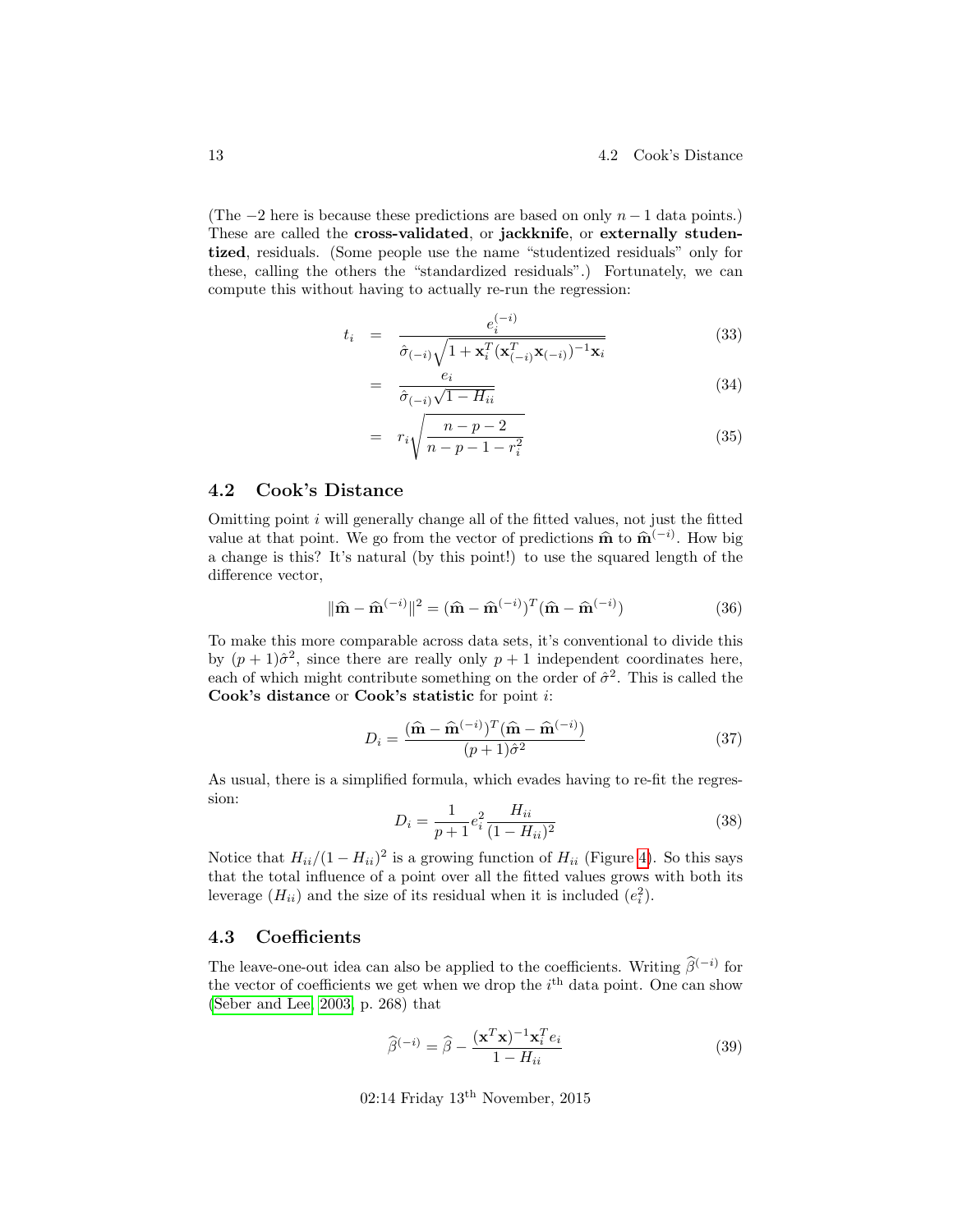<span id="page-13-0"></span>

curve $(x/(1-x)^2)$ , from=0, to=1, xlab="Leverage H", ylab=expression(H/(1-H)^2))

FIGURE 4: Illustration of the function  $H/(1-H)^2$  relating leverage H to Cook's distance. Notice that leverage must be  $\geq 0$  and  $\leq 1$ , so this is the whole relevant range of the curve.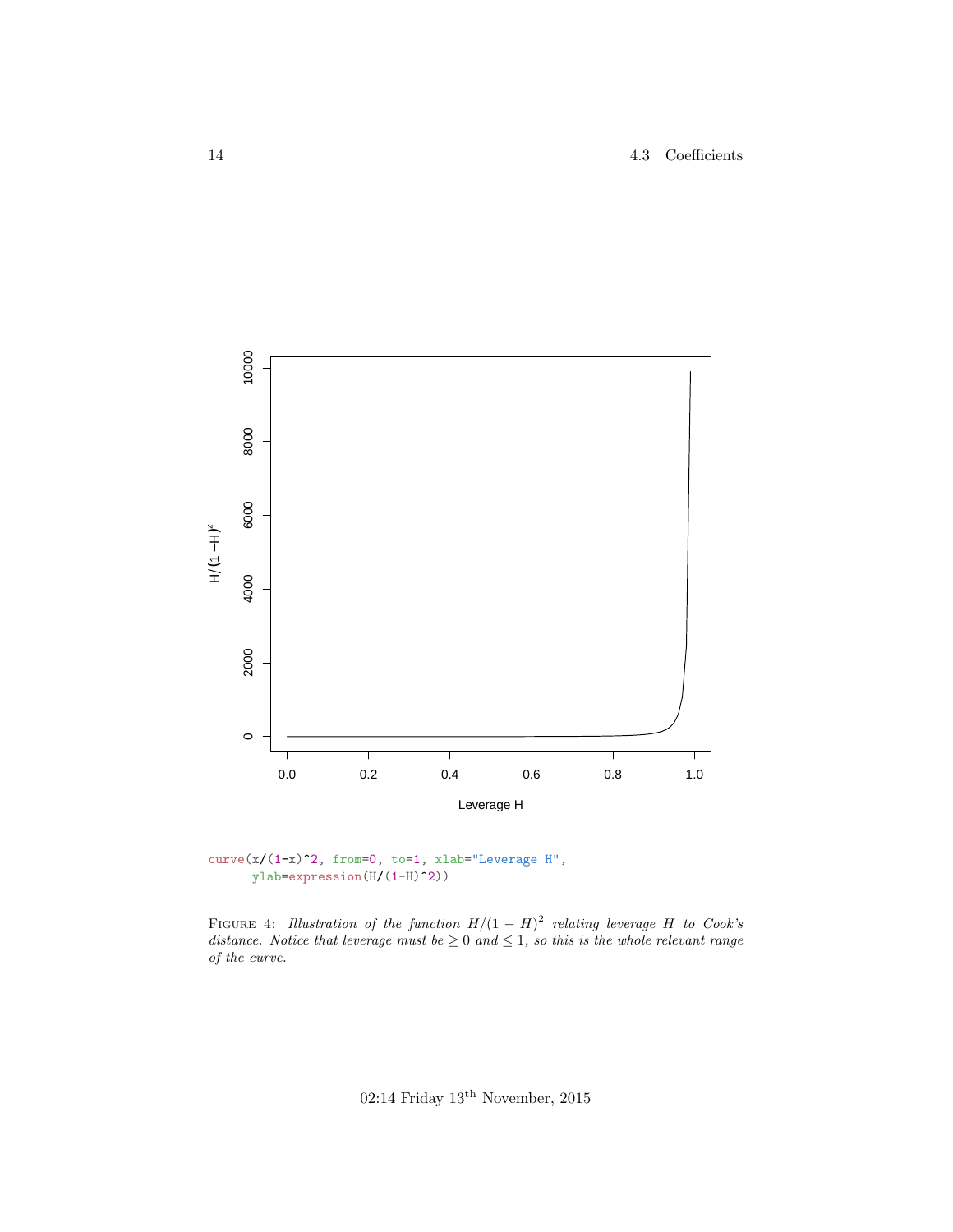#### 15 4.4 Leave-More-Than-One-Out

Cook's distance can actually be computed from this, since the change in the vector of fitted values is  $\mathbf{x}(\widehat{\beta}^{(-i)} - \widehat{\beta})$ , so

<span id="page-14-3"></span>
$$
D_i = \frac{((\widehat{\beta}^{(-i)} - \widehat{\beta})^T \mathbf{x}^T \mathbf{x} (\widehat{\beta}^{(-i)} - \widehat{\beta})}{(p+1)\widehat{\sigma}^2}
$$
(40)

#### <span id="page-14-0"></span>4.4 Leave-More-Than-One-Out

Sometimes, whole clusters of nearby points might be potential outliers. In such cases, removing just one of them might change the model very little, while removing them all might change it a great deal. Unfortunately there are  $\binom{n}{k}$  =  $O(n^k)$  groups of k points you could consider deleting at once, so while looking at all leave-one-out results is feasible, looking at all leave-two- or leave-ten- out results is not. Instead, you have to think.

## <span id="page-14-1"></span>5 Practically, and with R

We have three ways of looking at whether points are outliers:

- 1. We can look at their leverage, which depends only on the value of the predictors.
- 2. We can look at their studentized residuals, either ordinary or cross-validated, which depend on how far they are from the regression line.
- 3. We can look at their Cook's statistics, which say how much removing each point shifts all the fitted values; it depends on the product of leverage and residuals.

The model assumptions don't put any limit on how big the leverage can get (just that it's  $\leq 1$  at each point) or on how its distributed across the points (just that it's got to add up to  $p + 1$ ). Having most of the leverage in a few super-inferential points doesn't break the model, exactly, but it should make us worry.

The model assumptions do say how the studentized residuals should be distributed. In particular, the cross-validated studentized residuals should follow a t distribution. This is something we can test, either for specific points which we're worried about (say because they showed up on our diagnostic plots), or  $\arccos$  all the points<sup>[4](#page-14-2)</sup>.

Because Cook's distance is related to how much the parameters change, the theory of confidence ellipsoids (Lecture 18) can be used to get some idea of how

<span id="page-14-2"></span><sup>&</sup>lt;sup>4</sup>Be careful about testing all the points. If you use a size  $\alpha$  test and everything is fine, you'd see about  $\alpha n$  rejections. A good, if not necessarily optimal, way to deal with this is to lower the threshold to  $\alpha/n$  for each test — another example of the Bonferroni correction from Lecture 18.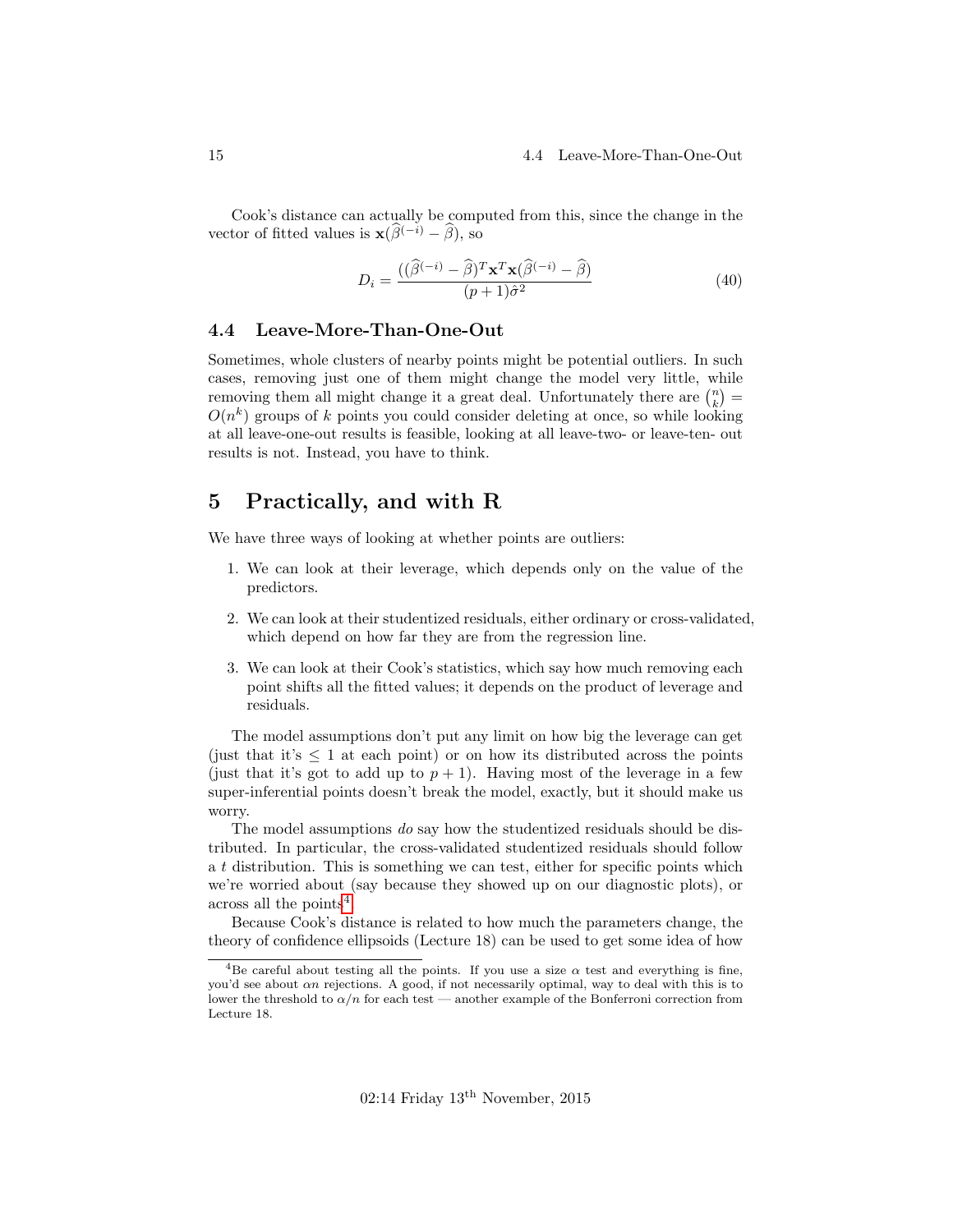big a  $D_i$  is worrying<sup>[5](#page-15-1)</sup>. Cook's original rule-of-thumb translates into worrying when  $(p+1)D_i$  is bigger than about  $\chi^2_{p+1}(0.1)$ , though the 0.1 is arbitrary<sup>[6](#page-15-2)</sup>. However, this is not really a hypothesis test.

#### <span id="page-15-0"></span>5.1 In R

Almost everything we've talked — leverages, studentized residuals, Cook's statistics — can be calculated using the influence function. However, there are more user-friendly functions which call that in turn, and are probably better to use.

Leverages come from the 'hatvalues' function, or from the 'hat' component of what 'influence' returns:

```
mob.lm <- lm(Mobility~Commute, data=mobility)
hatvalues(mob.lm)
influence(mob.lm)$hat # Same as previous line
```
The standardized, or internally-studentized, residuals  $r_i$  are available with rstandard:

```
rstandard(mob.lm)
residuals(mob.lm)/sqrt(1-hatvalues(mob.lm)) # Same as previous line
```
The cross-validated or externally-studentized residuals  $t_i$  are available with rstudent:

rstudent(mob.lm) # Too tedious to calculate from rstandard though you could

Cook's statistic is calculated with cooks.distance:

cooks.distance(mob.lm)

Often the most useful thing to do with these is to plot them, and look at the most extreme points. (One might also rank them, and plot them against ranks.) Figure [5](#page-16-0) does so. The standardized and studentized residuals can also be put into our usual diagnostic plots, since they should average to zero and have constant variance when plotted against the fitted values or the predictors. (I omit that here because in this case,  $1/\sqrt{1-H_{ii}}$  is sufficiently close to 1 that it makes no visual difference.)

We can now look at exactly which points have the extreme values, say the 10 most extreme residuals, or largest Cook's statistics:

<span id="page-15-1"></span><sup>&</sup>lt;sup>5</sup>Remember we saw that for large  $n$ ,  $(\widehat{\beta} - \beta)^T \Sigma^{-1} (\widehat{\beta} - \beta) \sim \chi^2_{p+1}$ , where  $\Sigma$  is the variance matrix of the coefficient estimates. But that's  $\sigma^2(\mathbf{x}^T\mathbf{x})^{-1}$ , so we get  $\sigma^{-2}(\widehat{\beta}-\beta)^T\mathbf{x}^T\mathbf{x}(\widehat{\beta}-\beta) \sim$  $\chi_{p+1}^2$ . Now compare with Eq. [40.](#page-14-3)

<span id="page-15-2"></span><sup>&</sup>lt;sup>6</sup>More exactly, he used an F distribution to take account of small-n uncertainties in  $\hat{\sigma}^2$ , and suggested worrying when  $D_i$  was bigger than  $F_{p+1,n-p-1}(0.1)$ . This will come to the same thing for large n.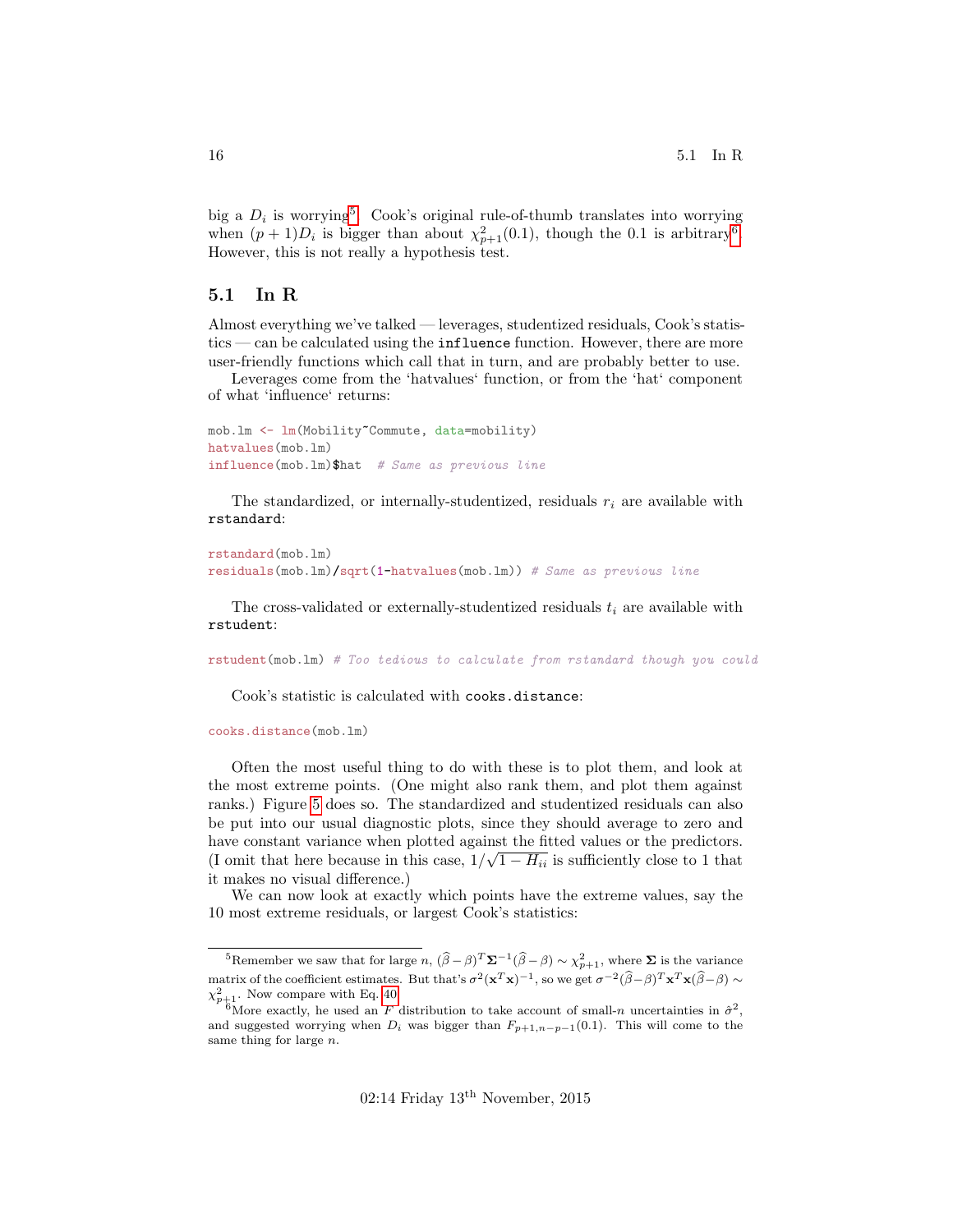<span id="page-16-0"></span>

```
plot(hatvalues(mob.lm), ylab="Leverage")
abline(h=2/nrow(mobility), col="grey")
plot(rstandard(mob.lm), ylab="Standardized residuals")
plot(rstudent(mob.lm), ylab="Cross-validated studentized residuals")
abline(h=qt(0.025,df=nrow(mobility)-2),col="red")
abline(h=qt(1-0.025,df=nrow(mobility)-2),col="red")
plot(cooks.distance(mob.lm), ylab="Cook's statistic")
abline(h=qchisq(0.1,2)/2,col="grey")
```
Figure 5: Leverages, two sorts of standardized residuals, and Cook's distance statistic for each point in a basic linear model of economic mobility as a function of the fraction of workers with short commutes. The horizontal line in the plot of leverages shows the average leverage. The lines in studentized residual plot shows a 95% t-distribution sampling interval. (What is the grey line in the plot of Cook's distances?) Note the clustering of extreme residuals and leverage around row 600, and another cluster of points with extreme residuals around row 400.

02:14 Friday 13th November, 2015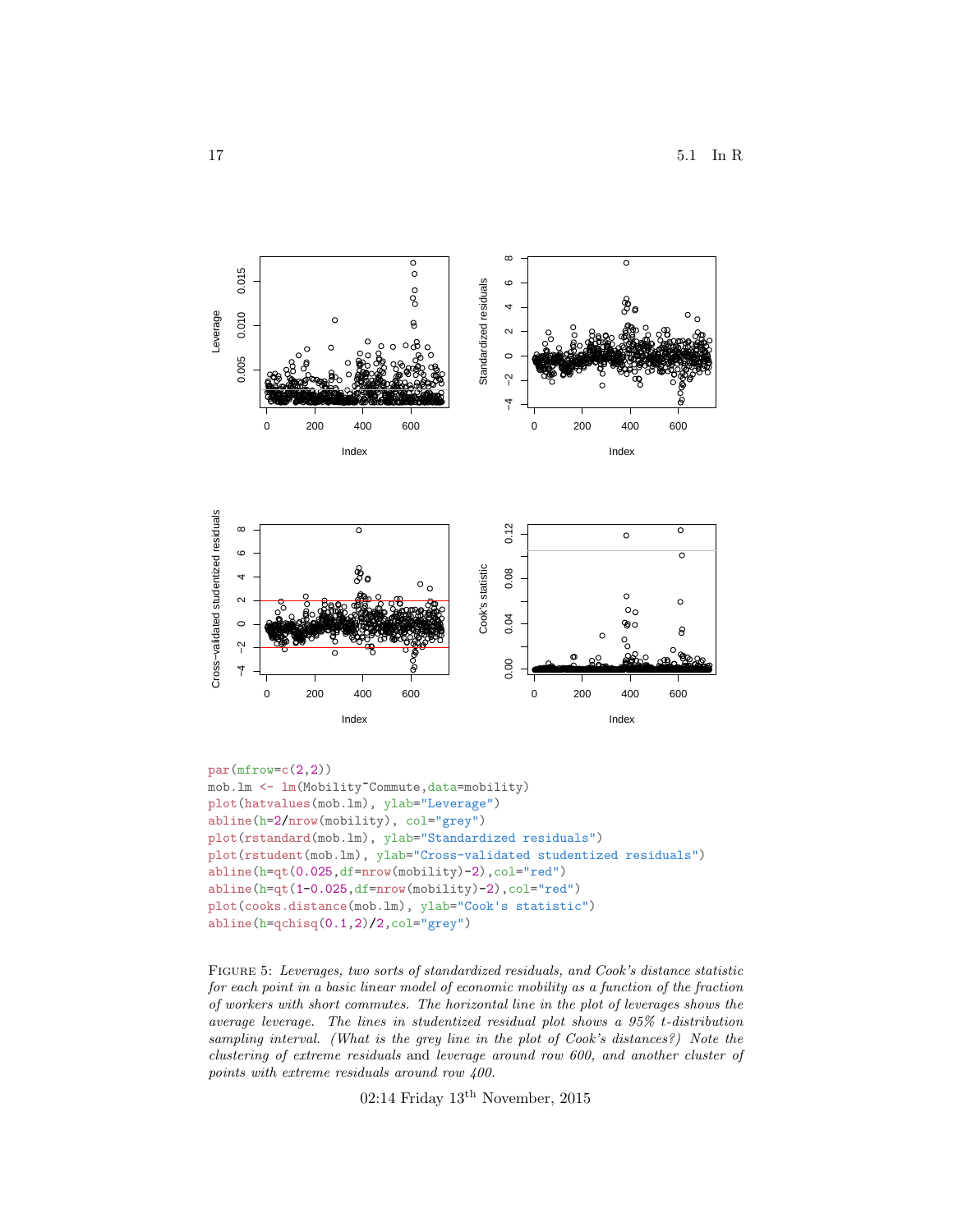mobility[rank(-abs(rstudent(mob.lm)),)<=10,]

|  | $\#$ # X |                                  |                | Name Mobility State Commute Longitude Latitude |  |
|--|----------|----------------------------------|----------------|------------------------------------------------|--|
|  |          | ## 374 375 Linton 0.29891303     | <b>ND</b>      | 0.646 -100.16075 46.31258                      |  |
|  |          | ## 376 378 Carrington 0.33333334 | <b>ND</b>      | 0.656 -98.86684 47.59698                       |  |
|  |          | ## 382 384 Bowman 0.46969697     | <b>ND</b>      | 0.648 -103.42526 46.33993                      |  |
|  |          | ## 383 385 Lemmon 0.35714287     | N <sub>D</sub> | 0.704 -102.42011 45.96558                      |  |
|  |          | ## 385 388 Plentywood 0.31818181 | MT             | 0.681 -104.65381 48.64743                      |  |
|  |          | ## 388 391 Dickinson 0.32920793  | <b>ND</b>      | 0.659 -102.61354 47.32696                      |  |
|  |          | ## 390 393 Williston 0.33830845  | <b>ND</b>      | 0.702 -103.33987 48.25441                      |  |
|  |          | ## 418 422 Miller 0.31506848     | <b>SD</b>      | 0.697 -99.27758 44.53313                       |  |
|  |          | ## 420 424 Gettysburg 0.32653061 | <b>SD</b>      | $0.729 - 100.19547 45.05100$                   |  |
|  |          | ## 608 618 Nome 0.04678363       | AK             | 0.928 -162.03012 64.47514                      |  |

mobility[rank(-abs(cooks.distance(mob.lm)))<=10,]

|  |  | <b>ND</b>                                                                                                                                                                                                                                                                  |                                                              |                        |                                                                                                                                                                                                                                                                                                                                                         |
|--|--|----------------------------------------------------------------------------------------------------------------------------------------------------------------------------------------------------------------------------------------------------------------------------|--------------------------------------------------------------|------------------------|---------------------------------------------------------------------------------------------------------------------------------------------------------------------------------------------------------------------------------------------------------------------------------------------------------------------------------------------------------|
|  |  | <b>ND</b>                                                                                                                                                                                                                                                                  |                                                              |                        |                                                                                                                                                                                                                                                                                                                                                         |
|  |  | <b>ND</b>                                                                                                                                                                                                                                                                  |                                                              |                        |                                                                                                                                                                                                                                                                                                                                                         |
|  |  | <b>ND</b>                                                                                                                                                                                                                                                                  |                                                              |                        |                                                                                                                                                                                                                                                                                                                                                         |
|  |  | <b>SD</b>                                                                                                                                                                                                                                                                  |                                                              |                        |                                                                                                                                                                                                                                                                                                                                                         |
|  |  | <b>SD</b>                                                                                                                                                                                                                                                                  |                                                              |                        |                                                                                                                                                                                                                                                                                                                                                         |
|  |  |                                                                                                                                                                                                                                                                            |                                                              |                        |                                                                                                                                                                                                                                                                                                                                                         |
|  |  |                                                                                                                                                                                                                                                                            |                                                              |                        |                                                                                                                                                                                                                                                                                                                                                         |
|  |  |                                                                                                                                                                                                                                                                            |                                                              |                        |                                                                                                                                                                                                                                                                                                                                                         |
|  |  | ## 376 378 Carrington 0.33333334<br>## 382 384 Bowman 0.46969697<br>## 388 391 Dickinson 0.32920793<br>## 390 393 Williston 0.33830845<br>## 418 422 Miller 0.31506848<br>## 420 424 Gettysburg 0.32653061<br>## 607 617 Kotzebue 0.06451613<br>## 608 618 Nome 0.04678363 | ## 383 385 Lemmon 0.35714287<br>## 614 624 Bethel 0.05186386 | ND 1<br>AK<br>AK<br>AK | ## X Name Mobility State Commute Longitude Latitude<br>0.656 -98.86684 47.59698<br>0.648 -103.42526 46.33993<br>0.704 -102.42011 45.96558<br>0.659 -102.61354 47.32696<br>0.702 -103.33987 48.25441<br>$0.697 -99.2775844.53313$<br>$0.729 - 100.19547 45.05100$<br>0.864 -159.43781 67.02818<br>0.928 -162.03012 64.47514<br>0.909 -158.38213 61.37712 |

#### <span id="page-17-0"></span>5.2 plot

We have not used the plot function on an lm object yet. This is because most of what it gives us is in fact related to residuals (Figure [6\)](#page-18-0). The first plot is of residuals versus fitted values, plus a smoothing line, with extreme residuals marked by row number. The second is a Q-Q plot of the standardized residuals, again with extremes marked by row number. The third shows the square root of the absolute standardized residuals against fitted values (ideally, flat); the fourth plots standardized residuals against leverage, with contour lines showing equal values of Cook's distance. There are many options, described in help(plot.lm).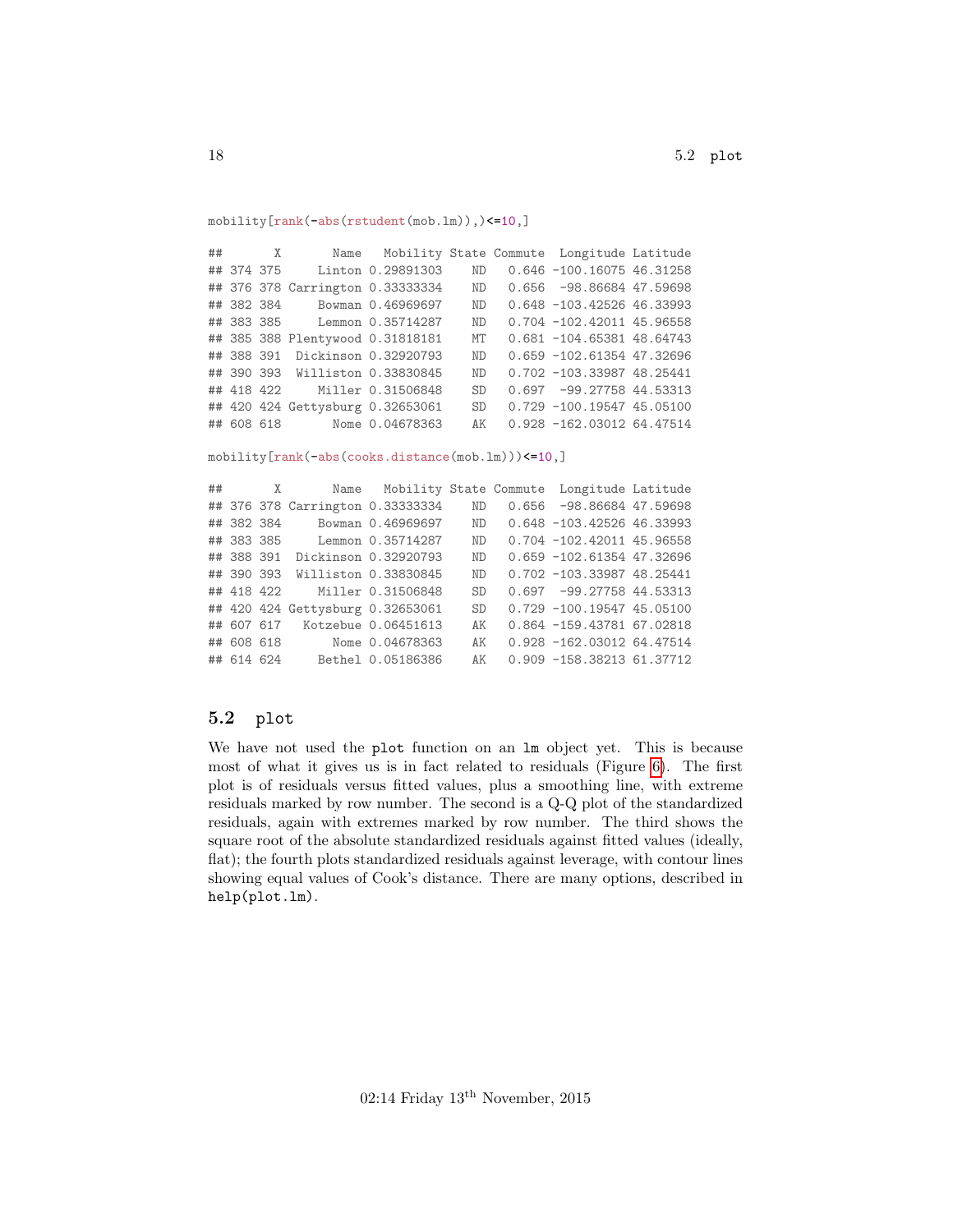<span id="page-18-0"></span>

FIGURE 6: The basic plot function applied to our running example model.

02:14 Friday  $13^{\rm th}$  November, 2015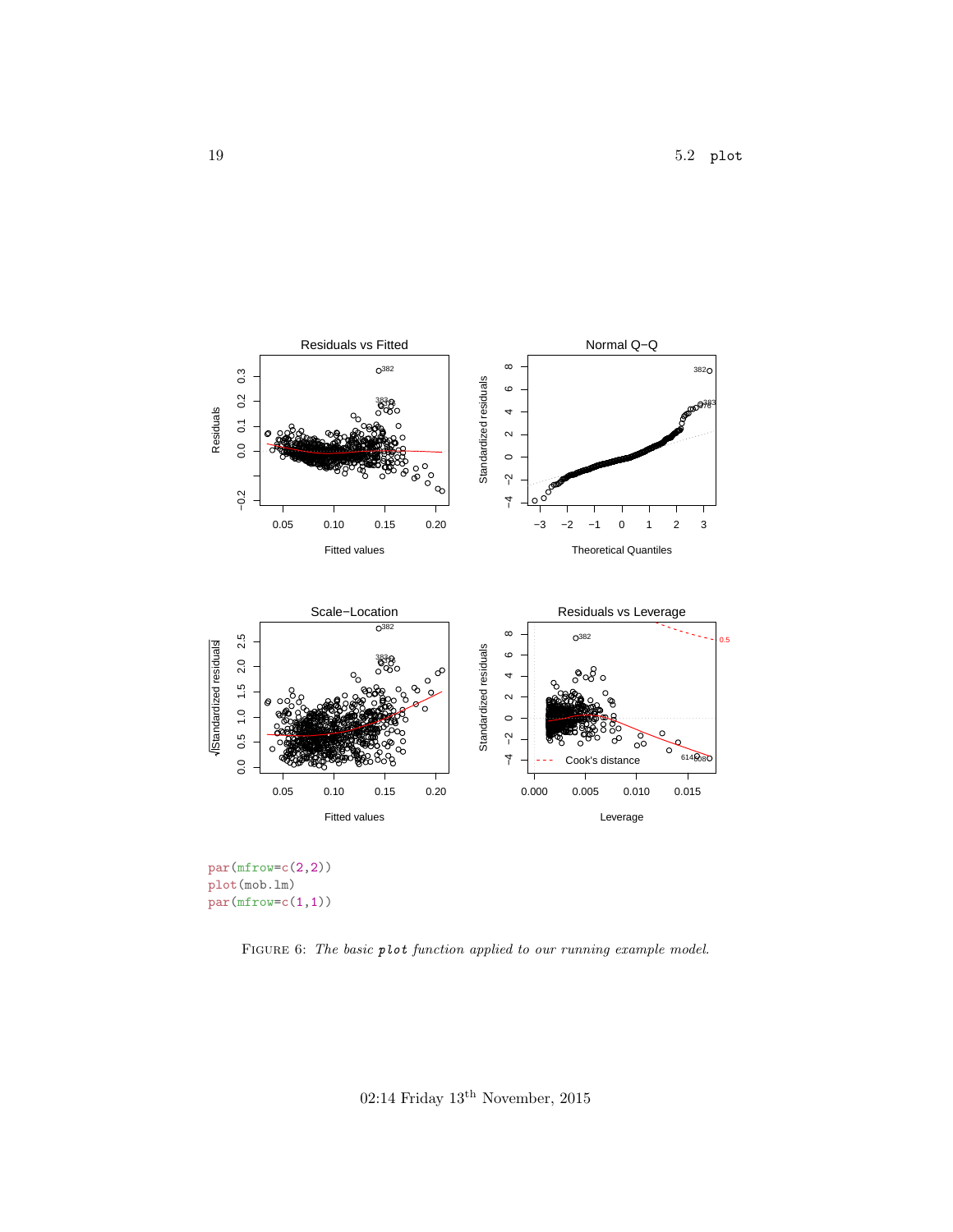## <span id="page-19-0"></span>6 Responses to Outliers

There are essentially three things to do when we're convinced there are outliers: delete them; change the model; or change how we estimate.

#### <span id="page-19-1"></span>6.1 Deletion

Deleting data points should never be done lightly, but it is sometimes the right thing to do.

The best case for removing a data point is when you have good reasons to think it's just wrong (and you have no way to fix it). Medical records which give a patient's blood pressure as 0, or their temperature as 200 degrees, are just impossible and have to be errors<sup>[7](#page-19-2)</sup>. Those points aren't giving you useful information about the process you're studying<sup>[8](#page-19-3)</sup>, so getting rid of them makes sense.

The next best case is if you have good reasons to think that the data point isn't wrong, exactly, but belongs to a different phenomenon or population from the one you're studying. (You're trying to see if a new drug helps cancer patients, but you discover the hospital has included some burn patients and influenza cases as well.) Or the data point does belong to the right population, but also somehow to another one which isn't what you're interested in right now. (All of the data is on cancer patients, but some of them were also sick with the flu.) You should be careful about that last, though. (After all, some proportion of future cancer patients are also going to have the flu.)

The next best scenario after that is that there's nothing quite so definitely wrong about the data point, but it just looks really weird compared to all the others. Here you are really making a judgment call that either the data really are mistaken, or not from the right population, but you can't put your finger on a concrete reason why. The rules-of-thumb used to identify outliers, like "Cook's distance shouldn't be too big", or "Tukey's rule"[9](#page-19-4) , are at best of this sort. It is always more satisfying, and more reliable, if investigating how the data were gathered lets you turn cases of this sort into one of the two previous kinds.

The least good case for getting rid of data points which isn't just bogus is that you've got a model which almost works, and would work a lot better if you just get rid of a few stubborn points. This is really a sub-case of the previous one, with added special pleading on behalf of your favorite model. You are here basically trusting your model more than your data, so it had better be either a really good model or really bad data.

Beyond this, we get into what can only be called ignoring inconvenient facts so that you get the answer you want.

<span id="page-19-2"></span><sup>7</sup>This is true whether the temperature is in degrees Fahrenheit, degrees centigrade, or kelvins.

<span id="page-19-4"></span><span id="page-19-3"></span><sup>&</sup>lt;sup>8</sup>Unless it's the very process of making errors of measurement and recording.

<sup>&</sup>lt;sup>9</sup>Which flags any point more than 1.5 times the inter-quartile range above the third quartile, or below the first quartile, on any dimension.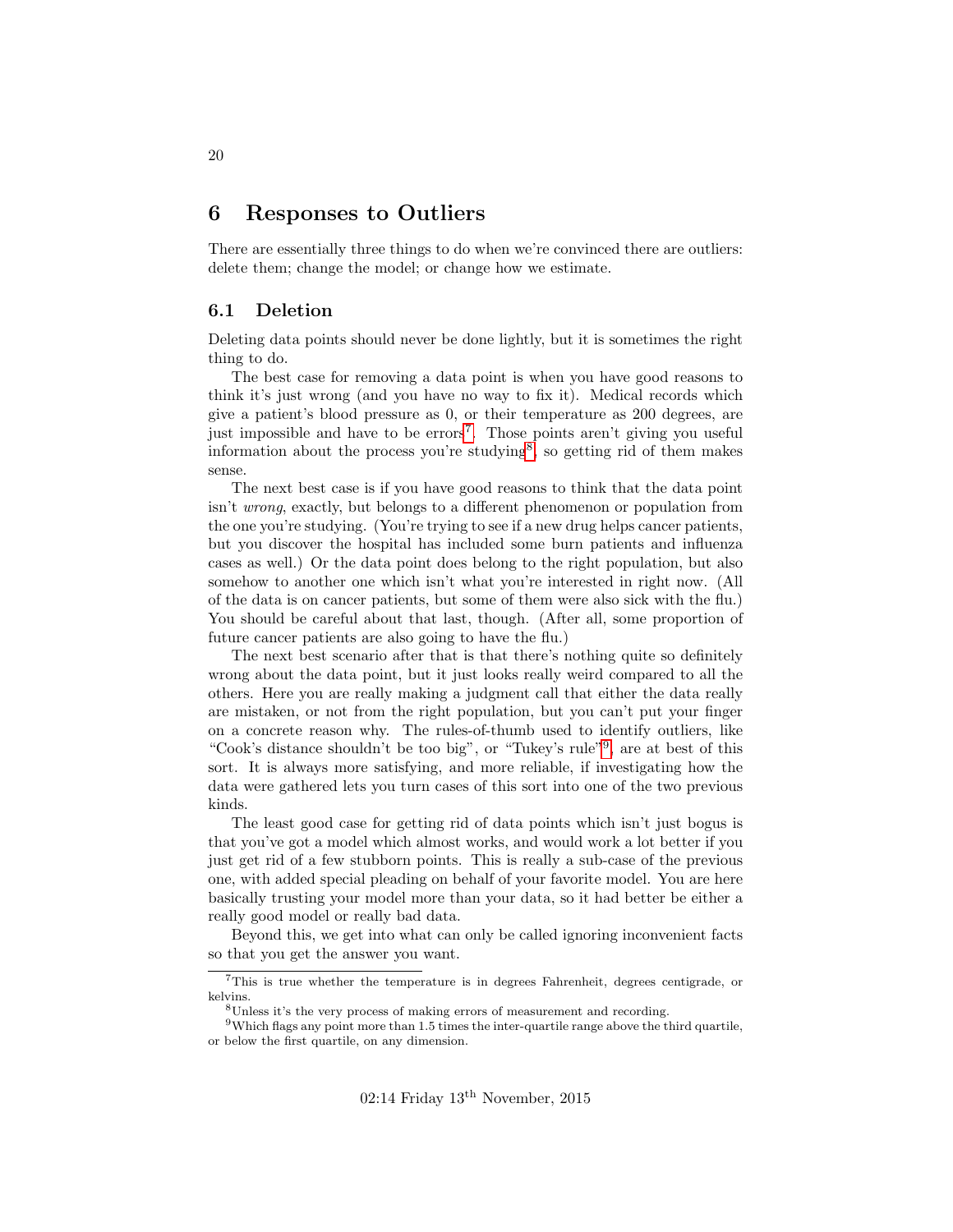#### <span id="page-20-0"></span>6.2 Changing the Model

Outliers are points that break a pattern. This can be because the points are bad, or because we made a bad guess about the pattern. Figure [7](#page-21-0) shows data where the cloud of points on the right are definite outliers for any linear model. But I drew those points following a quadratic model, and they fall perfectly along it (as they should). Deleting them, in order to make a linear model work better, would have been short-sighted at best.

The moral of Figure [7](#page-21-0) is that data points can look like outliers because we're looking for the wrong pattern. If when we find apparent outliers and we can't convince ourselves that data is erroneous or irrelevant, we should consider changing our model, before, or as well as, deleting them.

#### <span id="page-20-1"></span>6.3 Robust Linear Regression

A final alternative is to change how we estimate our model. Everything we've done has been based on ordinary least-squares (OLS) estimation. Because the squared error grows very rapidly with the error, OLS can be very strongly influenced by a few large "vertical" errors<sup>[10](#page-20-2)</sup>. We might, therefore, consider using not a different statistical model, but a different method of estimating its parameters. Estimation techniques which are less influenced by outliers in the residuals than OLS are called robust estimators, or (for regression models) robust regression.

Usually (though not always), robust estimation, like OLS, tries to minimize<sup>[11](#page-20-3)</sup> some average of a function of the errors:

$$
\tilde{\beta} = \underset{\mathbf{b}}{\operatorname{argmin}} \frac{1}{n} \sum_{i=1}^{n} \rho(y_i - \mathbf{x}_i \mathbf{b})
$$
\n(41)

Different choices of  $\rho$ , the **loss function**, yield different estimators.  $\rho(u) = |u|$ is least absolute deviation (LAD) estimation<sup>[12](#page-20-4)</sup>.  $\rho(u) = u^2$  is OLS again. A popular compromise is to use **Huber's** loss function<sup>[13](#page-20-5)</sup>

$$
\rho(u) = \begin{cases} u^2 & |u| \le c \\ 2c|u| - c^2 & |u| \ge c \end{cases} \tag{42}
$$

Notice that Huber's loss looks like squared error for small errors, but like abso-lute error for large errors<sup>[14](#page-20-6)</sup>. Huber's loss is designed to be continuous at c, and

<span id="page-20-2"></span><sup>&</sup>lt;sup>10</sup>Suppose there are 100 data points, and we start with parameter values where  $e_1 > 10$ , while  $e_2$  through  $e_100 = 0$ . Changing to a new parameter value where  $e_i = 1$  for all i actually reduces the MSE, even though it moves us away from perfectly fitting 99% of the data points.

<span id="page-20-4"></span><span id="page-20-3"></span> $11$  Hence the name "*M*-estimators".

 $12$ For minimizing absolute error, the scenario suggested in the previous footnote seems like a horrible idea, the average loss function goes from 0.1 to 1.0.

<span id="page-20-5"></span><sup>&</sup>lt;sup>13</sup>Often written  $\psi$ , since that's the symbol Huber used when he introduced it. Also, some people define it as 1/2 of the way I have here; this way, though, it's identical to squared error for small  $u$ .

<span id="page-20-6"></span><sup>&</sup>lt;sup>14</sup>If we set  $c = 1$  in our little scenario, the average loss would go from 0.19 to 1.0, a definite worsening.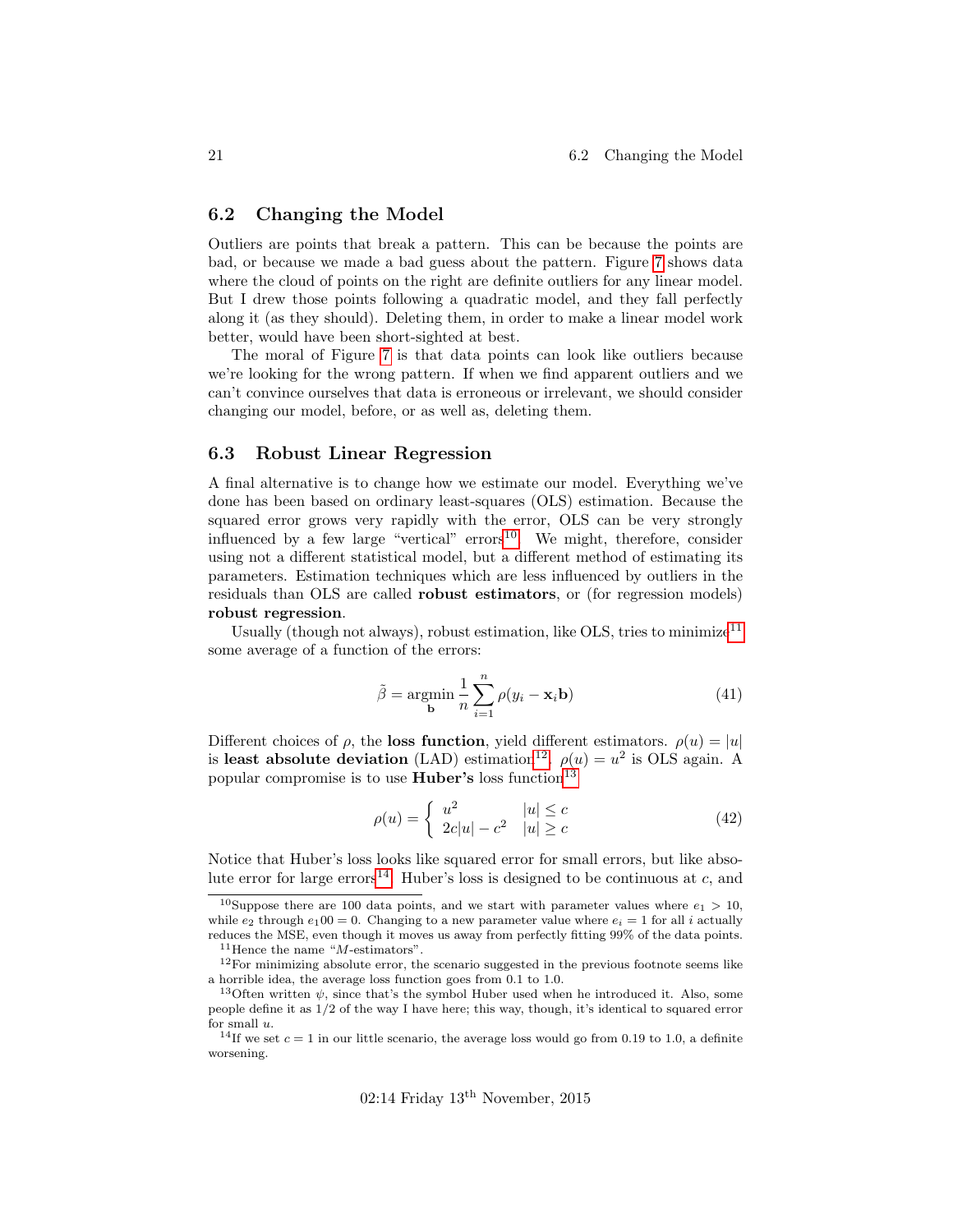<span id="page-21-0"></span>

FIGURE 7: The points in the upper-right are outliers for any linear model fit through the main body of points, but dominate the line because of their very high leverage; they'd be identified as outliers. But all points were generated from a quadratic model.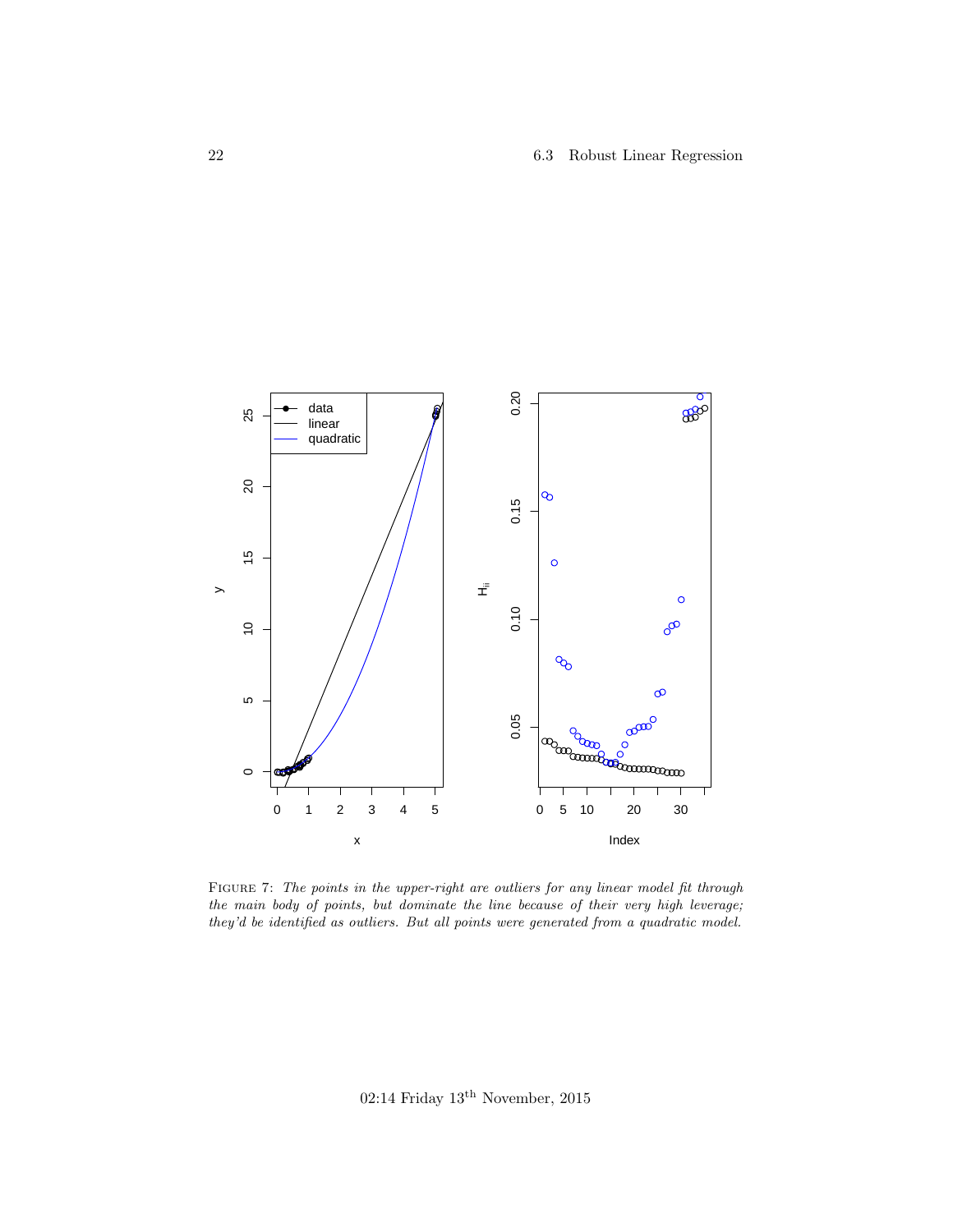have a continuous first derivative there as well (which helps with optimization). We need to pick the scale c at which it switches over from acting like squared error to acting like absolute error; this is usually done using a robust estimate of the noise standard deviation  $\sigma$ .

Robust estimation with Huber's loss can be conveniently done with the rlm function in the MASS package, which, as the name suggests, is designed to work very much like lm.

```
library(MASS)
summary(rlm(Mobility<sup>~</sup>Commute,data=mobility))
##
## Call: rlm(formula = Mobility ~ Commute, data = mobility)
## Residuals:
## Min 1Q Median 3Q Max
## -0.148719 -0.019461 -0.002341 0.021093 0.332347
##
## Coefficients:
## Value Std. Error t value
## (Intercept) 0.0028 0.0043 0.6398
## Commute 0.2077 0.0091 22.7939
##
## Residual standard error: 0.0293 on 727 degrees of freedom
```
Robust linear regression is designed for the situation where it's still true that  $Y = X\beta + \epsilon$ , but the noise  $\epsilon$  is not very close to Gaussian, and indeed is sometimes "contaminated" by wildly larger values. It does nothing to deal with non-linearity, or correlated noise, or even some points having excessive leverage because we're insisting on a linear model.

## <span id="page-22-0"></span>7 Exercises

<span id="page-22-1"></span>1. Prove that in a simple linear regression

$$
H_{ii} = \frac{1}{n} \left( 1 + \frac{(x_i - \overline{x})^2}{s_X^2} \right)
$$
 (43)

- <span id="page-22-2"></span>2. Show that  $(I - H)x**c** = 0$  for any matrix **c**.
- <span id="page-22-3"></span>3. Every row of the hat matrix has entries that sum to 1.
	- (a) Show that if all of the  $y_i$  are equal, say c, then  $\hat{\beta}_0 = c$  and all the estimated slopes are 0.
	- (b) Using the previous part, show that 1, the  $n \times 1$  matrix of all 1s, must be an eigenvector of the hat matrix with eigenvalue 1,  $H1 = 1$ .
	- (c) Using the previous part, show that the sum of each row of H must be  $1, \sum_{j=1}^{n} H_{ij} = 1$  for all i.

02:14 Friday  $13^{\text{th}}$  November, 2015

23